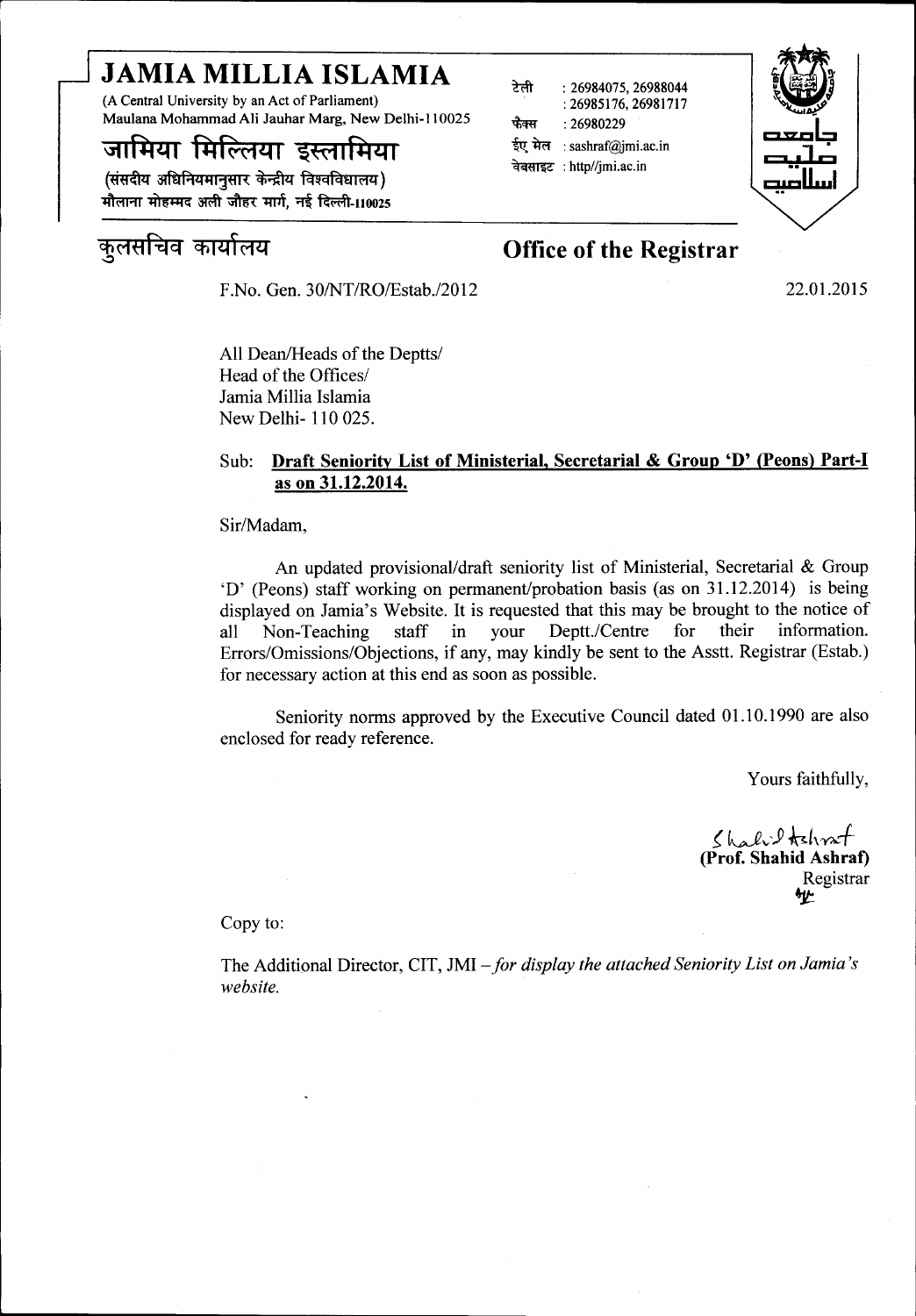# JAMIA MILLIA ISLAMIA

(A Central University by an Act of Parliament) Maulana Mohammad Ali Jauhar Marg, New Delhi-II 0025

## जामिया मिल्लिया इस्लामिया

(संसदीय अधिनियमानुसार केन्द्रीय विश्वविधालय) मौलाना मोहम्मद अली जौहर मार्ग, नई दिल्ली-110025

## कुलसचिव कार्यालय

#### ~ :26984075,26988044 :26985176,26981717 फैक्स : 26980229 ईए मेल : sashraf@jmi.ac.in वेबसाइट: http//jmi.ac.in



### Office of the Registrar

#### Seniority Norms approved by the Executive Council dated 01.10.1990

- 1) The order of seniority in the case of a panel of names recommended by the Departmental Promotion Committee shall be same as it was in the lower scale wherefrom the promotion(s) have been made. This principle is being adhered to presently is drawing the panels of promotions and shall continue to be adhered to in future.
- 2) The order of merit as drawn by the Selection Committee for direct recruitment recruitment, shall be the order of seniority of such appointees of such a panel irrespective of the date of joining of the persons on such panel subject to the condition that an appointee joins within the stipuated period mentioned in the appointment letter.
- 3) The inter-se seniority of the promotees viz-a-viz direct recruits will be determined by the date of their joining in the same post/cadre.

The date of joining in the case of promotees shall be the next date of the DPC whereas in the case of direct recruits, the date of joining would be the last date of the stipulated joining period given in their appointment letter i.e. the date will remain same for the direct recruits.

- 4) Seniority of the persons temporarily promoted under para 8 of Ordinance XIII (former Regulation) pending regular DPC and later regularized by the DPC, as scuch, shall be reckoned from the date of such temporary promotion made under para 8 of Ordinance XIII.
- 5) The seniority as per Roster would be applied only in future when the proposed amended rules are approved by the Executive Council and made applicable from a particular date.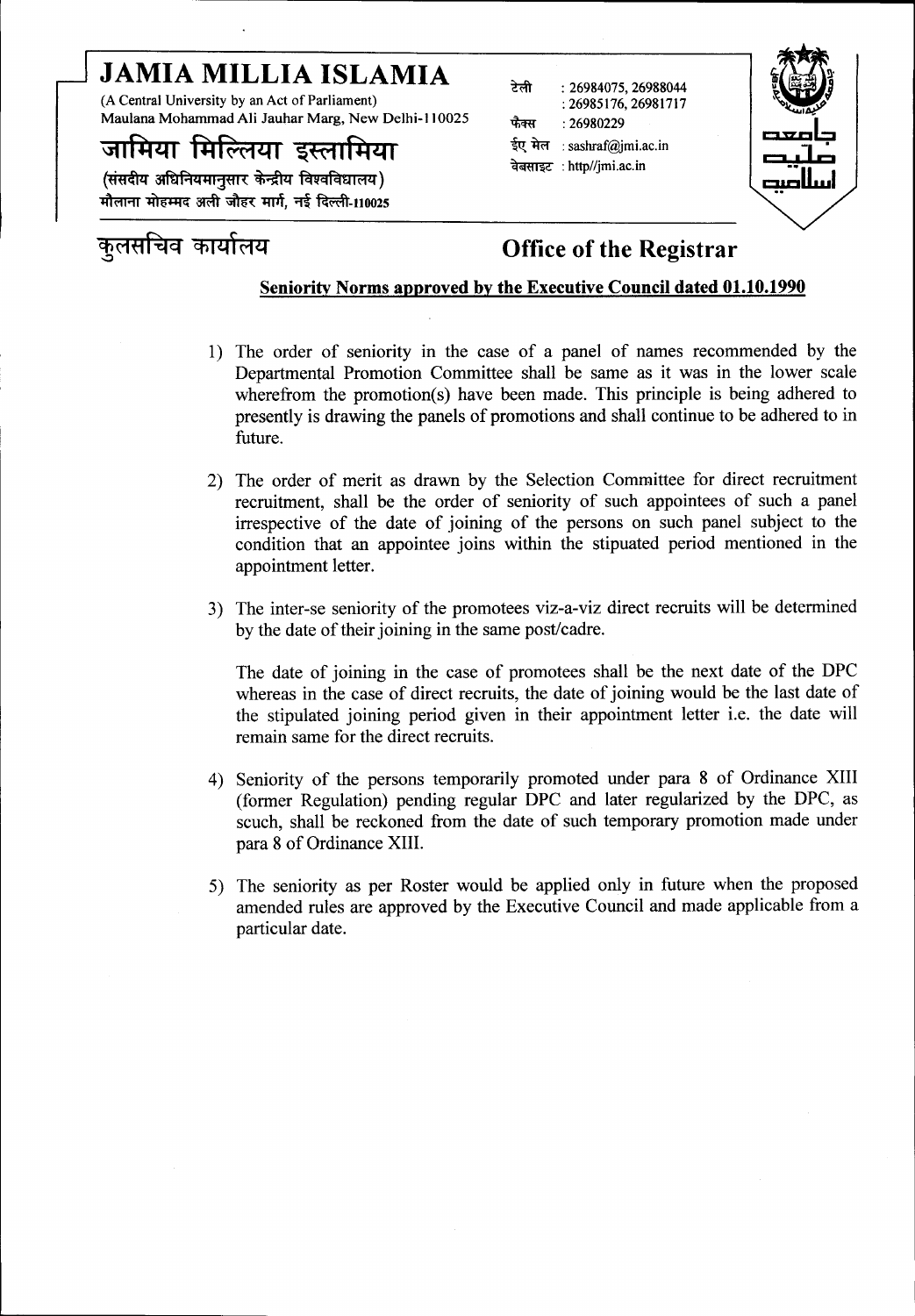|                 | Draft Seniority List-Part-I of Non-Teaching Staff as on 31.12.2014            |            |                               |                       |                      |  |  |  |  |  |
|-----------------|-------------------------------------------------------------------------------|------------|-------------------------------|-----------------------|----------------------|--|--|--|--|--|
|                 | S.No. Name                                                                    |            | Date of Birth Date of Joining | Date of<br>Retirement | <b>Remarks</b>       |  |  |  |  |  |
|                 | <b>TRAINING &amp; PLACEMENT OFFICER (37400-67000 &amp; GP 10,000/-)</b>       |            |                               |                       |                      |  |  |  |  |  |
| 1               | Mr. Rihan Khan Suri                                                           | 09.11.1969 | 19.09.2006                    | 30.11.2031            |                      |  |  |  |  |  |
|                 | JOINT REGISTRAR (15600-39100 & GP 8,700/-)                                    |            |                               |                       |                      |  |  |  |  |  |
| $\mathbf{1}$    | Dr. Abdul Malik                                                               | 01.02.1960 | 28.12.2001                    | 31.01.2020            |                      |  |  |  |  |  |
|                 | DEPUTY REGISTRAR (15600-39100 & GP 7,600/-)                                   |            |                               |                       |                      |  |  |  |  |  |
| $\overline{2}$  | Mr. Rizwan Lateef Khan                                                        | 25.04.1958 | 12.08.2014                    | 30.04.2018            |                      |  |  |  |  |  |
|                 | Officer on Special Duty (15600-39100 & GP 7,600/-)                            |            |                               |                       |                      |  |  |  |  |  |
| 1               | Mr. Syed Amin Akhtar                                                          | 26.01.1955 | 12.08.2014                    | 31.01.2015            |                      |  |  |  |  |  |
|                 | DEVELOPMENT OFFICER (15600-39100 & GP 7,600/-)                                |            |                               |                       |                      |  |  |  |  |  |
| 1               | Mr. Mohd. Hifzur Rehman                                                       | 26.01.1955 | 01.07.2011                    | 31.01.2015            |                      |  |  |  |  |  |
|                 | DEPUTY FINANCE OFFICER (15600-39100 & GP 7,600/-)                             |            |                               |                       |                      |  |  |  |  |  |
| 1               | Mr. Zafarullah Khan                                                           | 13.02.1955 | 19.03.2010                    | 28.02.2015            |                      |  |  |  |  |  |
|                 | ASSTT. REGISTRAR / SECY. TO V.C. (15600-39100 & GP 5,400/-)                   |            |                               |                       |                      |  |  |  |  |  |
| 1               | Mr. Mohd. Inam Qadir                                                          | 01.07.1955 | 28.10.1988                    | 30.06.2015            | Sr. Scale (GP 6,600) |  |  |  |  |  |
| $\overline{2}$  | Mr. Mohd. Ahmad                                                               | 15.07.1956 | 07.05.1996                    | 31.07.2016            | Sr. Scale (GP 6,600) |  |  |  |  |  |
| 3               | Mr. Ayatullah                                                                 | 16.02.1958 | 19.08.2006                    | 28.02.2018            |                      |  |  |  |  |  |
| 4               | Mr. Jitender Singh                                                            | 22.12.1979 | 09.06.2008                    | 31.12.2039            |                      |  |  |  |  |  |
| 5               | Mr. Aftab Ahmad                                                               | 25.03.1959 | 19.03.2010                    | 31.03.2019            |                      |  |  |  |  |  |
| 6               | Mr. Iqbal Ahmad Hakim                                                         | 18.01.1958 | 21.05.2010                    | 31.01.2018            |                      |  |  |  |  |  |
| $\overline{7}$  | Mr. Syed Viqar Husain Zaidi                                                   | 01.12.1955 | 22.02.2012                    | 30.11.2015            |                      |  |  |  |  |  |
| 8               | Mr. V.K. Kurup                                                                | 05.05.1956 | 16.10.2012                    | 31.05.2016            |                      |  |  |  |  |  |
| 9               | Mr. Abad Ahmad Khan                                                           | 02.06.1955 | 27.09.2013                    | 30.06.2015            |                      |  |  |  |  |  |
| 10              | Mr. Mohammad Hadis Lari                                                       | 01.09.1964 | 27.09.2013                    | 31.08.2024            |                      |  |  |  |  |  |
| 11              | Mr. Krishna Nand Pant                                                         | 04.07.1957 | 12.08.2014                    | 31.07.2017            |                      |  |  |  |  |  |
| 12              | Mr. Owes Ahmad                                                                | 11.09.1966 | 01.09.2014                    | 30.09.2026            |                      |  |  |  |  |  |
| 13              | Mr. Nasim Ahmad                                                               | 12.07.1960 | 12.08.2014                    | 31.07.2020            |                      |  |  |  |  |  |
| 14              | Mr. M. Mazharul Haq Ansari                                                    | 10.01.1964 | 12.08.2014                    | 31.01.2024            |                      |  |  |  |  |  |
| 15 <sub>1</sub> | Mr. Saqib Aziz                                                                | 30.09.1967 | 31.10.2014                    | 30.09.2027            |                      |  |  |  |  |  |
|                 | ACCOUNTS OFFICER (15600-39100 & GP 5,400/-)                                   |            |                               |                       |                      |  |  |  |  |  |
| 1               | Mr. Shaikh Safiullah                                                          | 18.04.1972 | 23.04.2010                    | 30.04.2032            |                      |  |  |  |  |  |
| $\overline{2}$  | Mr. Akhtar Masroor Siddiqui                                                   | 01.07.1959 | 04.04.2013                    | 30.06.2019            |                      |  |  |  |  |  |
|                 | INTERNAL AUDIT OFFICER (15600-39100 & GP 5,400/-)                             |            |                               |                       |                      |  |  |  |  |  |
|                 | <b>VACANT</b>                                                                 |            |                               |                       |                      |  |  |  |  |  |
|                 | AUDITOR (9300-34800 & GP 4,200/-)                                             |            |                               |                       |                      |  |  |  |  |  |
| $\mathbf{1}$    | Mr. Mohd. Yunus Rahman                                                        | 28.08.1978 | 01.03.2013                    | 31.08.2038            |                      |  |  |  |  |  |
|                 | ASSISTANT MEDIA COORDINATOR (15600-39100 & GP 5,400/-)                        |            |                               |                       |                      |  |  |  |  |  |
| 1               | Mr. Mohammad Shakir                                                           | 20.06.1965 | 19.10.2006                    | 30.06.2025            |                      |  |  |  |  |  |
|                 | SECTION OFFICER / ACCOUNTANT / ASSTT. ADMN. OFFICER (9300-34800 & GP 4,600/-) |            |                               |                       |                      |  |  |  |  |  |
|                 |                                                                               |            |                               | 31.07.2015            |                      |  |  |  |  |  |
| 1               | Mr. Zaheer Hasan                                                              | 30.07.1955 | 09.10.2001                    |                       |                      |  |  |  |  |  |
| $\overline{2}$  | Mr. Abdul Moid Mujaddadi                                                      | 05.03.1959 | 09.10.2001                    | 31.03.2019            |                      |  |  |  |  |  |

 $\sqrt{3}$ 

 $\ddot{\phantom{a}}$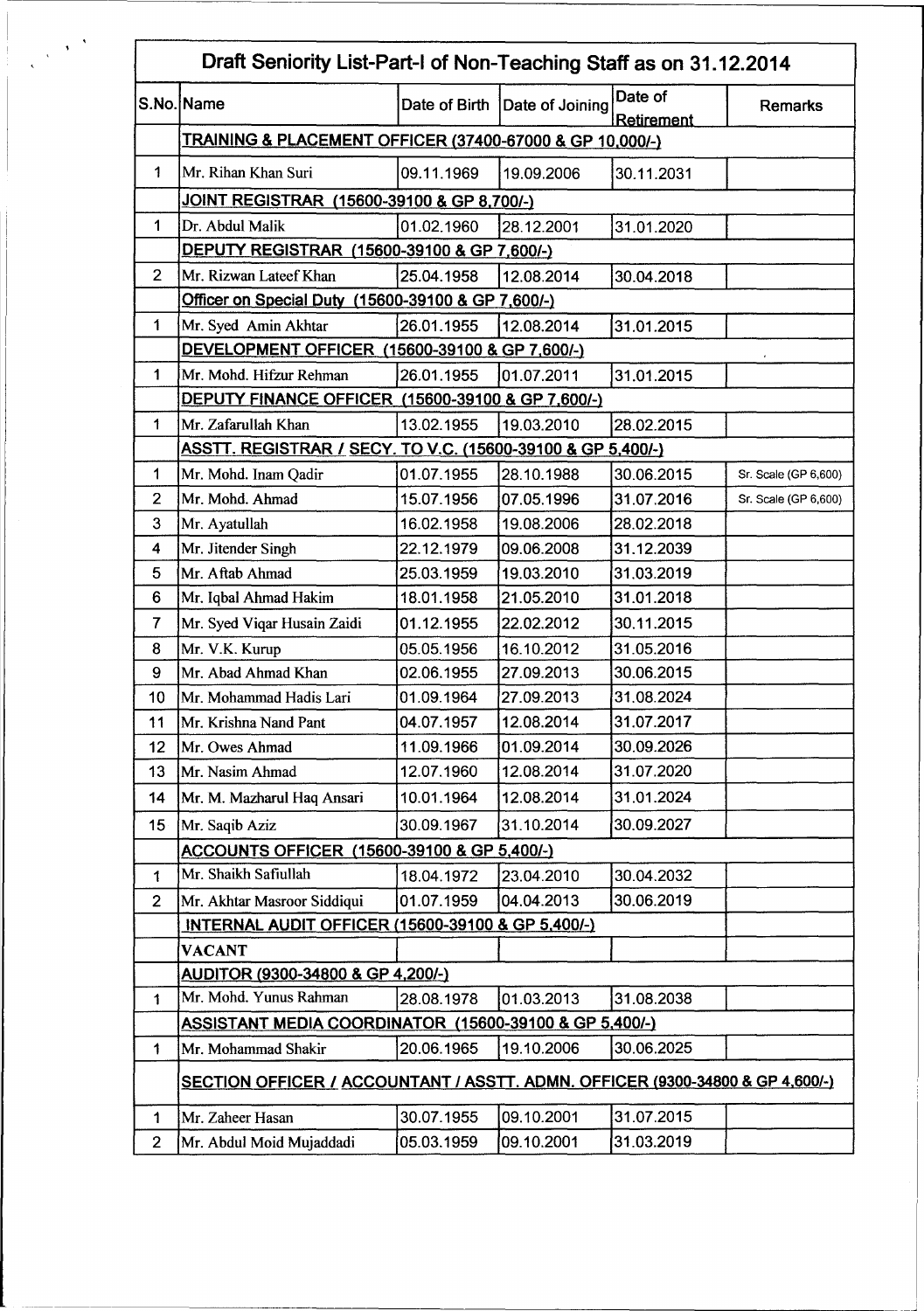| 3              | Mr. Mohd. Essa Khan        | 15.06.1957 | 09.10.2001 | 30.06.2017 |                         |  |
|----------------|----------------------------|------------|------------|------------|-------------------------|--|
| 4              | Mr. Tanveer Samdani        | 30.12.1958 | 06.05.2003 | 31.12.2018 |                         |  |
| 5              | Mr. Aijaz Ahmad Khan       | 06.08.1957 | 06.05.2003 | 31.08.2017 |                         |  |
| $6\phantom{1}$ | Mr. Abdul Faheem Khan      | 03.12.1957 | 05.07.2004 | 31.12.2017 | Asstt. Admn. Officer    |  |
| $\overline{7}$ | Mr. Ashhad Alam            | 01.01.1962 | 30.03.2006 | 31.12.2021 |                         |  |
| 8              | Mr. Khalid Shamshad        | 29.04.1963 | 30.03.2006 | 30.04.2023 |                         |  |
| 9              | Mr. Zubair Ahmad           | 17.07.1956 | 30.03.2006 | 31.07.2016 |                         |  |
| 10             | Mr. Girish Chandra         | 15.07.1959 | 30.03.2006 | 31.07.2019 |                         |  |
| 11             | Mr. Shujaat Umar Khan      | 30.04.1958 | 29.12.2006 | 30.04.2018 |                         |  |
| 12             | Mr. Sulaiman Akhtar        | 04.01.1965 | 14.02.2007 | 31.01.2025 | Accountant (GP 4,600/-) |  |
| 13             | Mr. Habib. Ahmad Qureshi   | 01.07.1956 | 12.03.2007 | 30.06.2016 |                         |  |
| 14             | Ms. Naseem Fatima          | 19.06.1965 | 12.03.2007 | 30.06.2025 |                         |  |
| 15             | Mr. Sabihullah Khan        | 10.08.1962 | 12.03.2007 | 31.08.2022 |                         |  |
| 16             | Mr. Abdul Wahid            | 02.02.1958 | 16.05.2007 | 28.02.2018 |                         |  |
| 17             | Mr. Shiv. Singh            | 10.12.1955 | 05.12.2007 | 31.12.2015 |                         |  |
| 18             | Mr. Abdul Mateen Khan      | 01.07.1962 | 05.12.2007 | 30.06.2022 |                         |  |
| 19             | Mr. Tasawwar Ali           | 02.04.1961 | 12.06.2009 | 30.04.2021 |                         |  |
| 20             | Mr. Mustafa Kamal          | 19.05.1958 | 10.08.2009 | 31.05.2018 |                         |  |
| 21             | Mr. Mubeen Khan            | 20.01.1961 | 11.04.2012 | 31.01.2021 |                         |  |
| 22             | Mr. Mohd. Wajahat          | 04.02.1967 | 11.04.2012 | 28.02.2027 |                         |  |
| 23             | Mr. Kalika Prasad Juglan   | 24.07.1960 | 11.04.2012 | 31.07.2020 |                         |  |
| 24             | Mr. Ruknuddin Ahmad Khan   | 09.12.1959 | 11.04.2012 | 31.12.2019 |                         |  |
| 25             | Mr. Suresh Kumar Jagia     | 15.09.1959 | 11.04.2012 | 30.09.2019 |                         |  |
| 26             | Mr. Shahid Akhtar Khan     | 31.12.1963 | 02.05.2012 | 31.12.2023 |                         |  |
| 27             | Mr. Mushir Ahmad           | 02.01.1968 | 02.05.2012 | 31.01.2028 |                         |  |
| 28             | Mr. Hari Narayan           | 04.12.1969 | 02.05.2012 | 31.12.2029 |                         |  |
| 29             | Mr. Ahmad Masihuddin Hanfi | 06.10.1961 | 01.09.2012 | 31.10.2021 |                         |  |
| 30             | Mr. Nishat Mir Khan        | 30.11.1957 | 01.09.2012 | 30.11.2017 |                         |  |
| 31             | Mr. Mohd. Afzal            | 01.07.1962 | 01.10.2012 | 30.06.2022 |                         |  |
| 32             | Mr. Rafique Ahmad Khan     | 10.08.1955 | 14.12.2012 | 31.08.2015 |                         |  |
| 33             | Mr. Krishan Kant Jha       | 30.10.1957 | 09.09.2013 | 31.10.2017 |                         |  |
| 34             | Mr. Shahabuddin            | 04.08.1962 | 09.09.2013 | 31.08.2022 |                         |  |
| 35             | Ms. Shabina Parveen        | 24.07.1966 | 09.09.2013 | 31.07.2026 | Accountant              |  |
| 36             | Ms. Nasiha Muneeb          | 01.12.1966 | 09.09.2013 | 30.11.2026 |                         |  |
| 37             | Mr. Anwar Husain           | 10.07.1963 | 09.09.2013 | 31.07.2023 |                         |  |
| 38             | Mr. Mohd. Wasil Pasha      | 04.07.1964 | 28.10.2013 | 31.07.2024 |                         |  |
| 39             | Mr. Syed Naimul Hasan      | 14.06.1956 | 01.01.2014 | 30.06.2016 |                         |  |
| 40             | Mr. Mohd. Meraj Khan       | 03.07.1965 | 03.03.2014 | 31.07.2025 |                         |  |
| 41             | Mr. Ahmad Vajihuddin       | 05.01.1966 | 14.08.2014 | 31.01.2026 |                         |  |
| 42             | Mr. Ayazuddin              | 01.07.1970 | 14.08.2014 | 30.06.2030 |                         |  |
| 43             | Mr. Maqsood Alam           | 01.10.1969 | 14.08.2014 | 30.09.2029 |                         |  |
| 44             | Mr. Parvez Alam            | 20.04.1967 | 14.08.2014 | 30.04.2027 |                         |  |
| 45             | Mrs. Umme Kulsum           | 17.09.1968 | 11.09.2014 | 30.09.2028 |                         |  |
|                |                            |            |            |            |                         |  |

 $\ddot{\cdot}$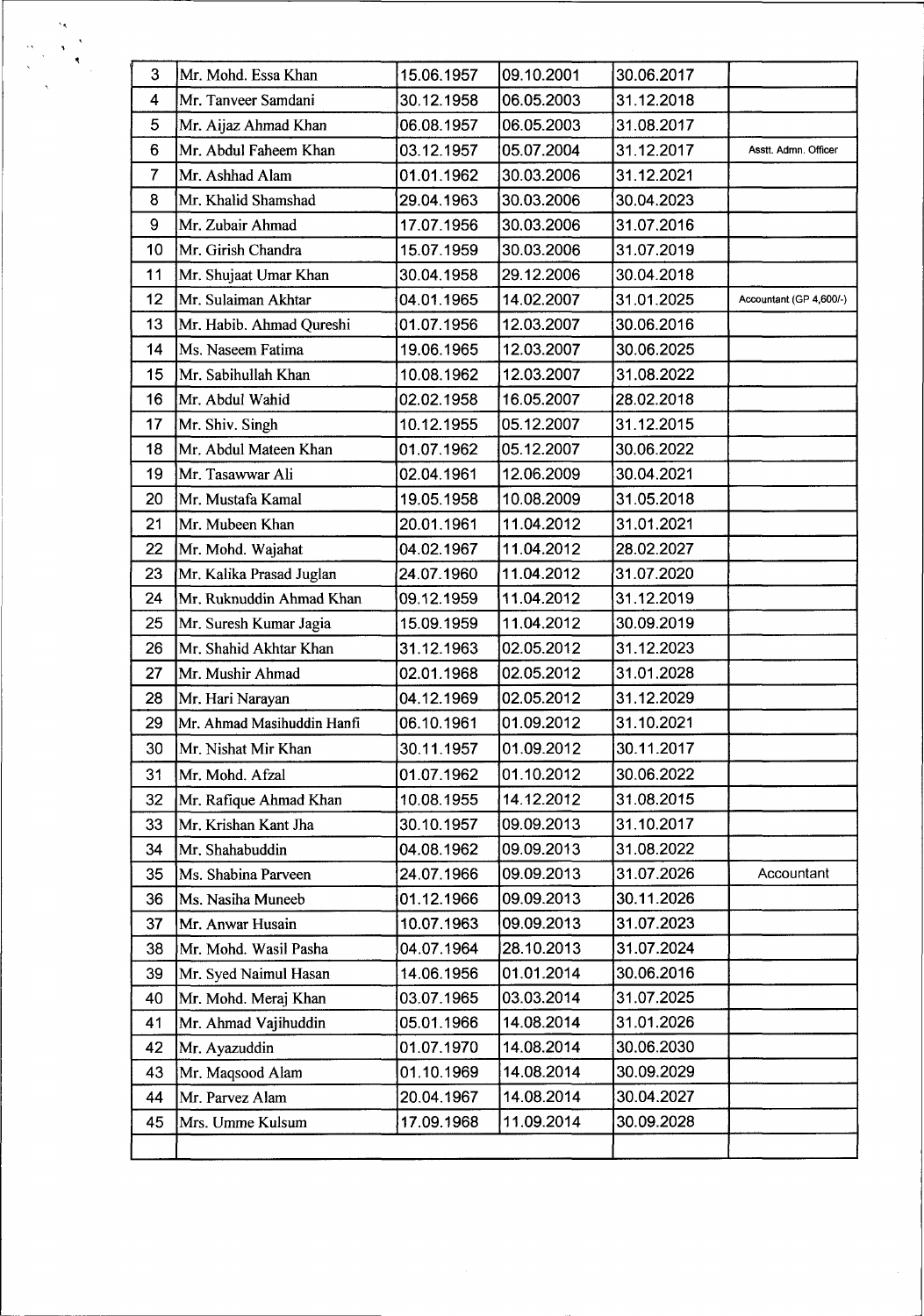|                | <b>OFFICE ASSISTANT (9300-34800 &amp; GP 4,200/-)</b> |            |            |            |        |
|----------------|-------------------------------------------------------|------------|------------|------------|--------|
| 1              | Mr. Akhlaq Ahmad                                      | 02.10.1959 | 16.11.2001 | 31.10.2019 |        |
| $\overline{2}$ | Mr. Syed Enayatullah                                  | 04.06.1962 | 31.03.2006 | 30.06.2022 |        |
| 3              | Mr. Zeeshan Ahmad                                     | 15.01.1958 | 16.05.2007 | 31.01.2018 |        |
| 4              | Mr. Abbas Raza Naqvi                                  | 01.07.1962 | 17.05.2007 | 30.06.2022 |        |
| 5              | Mr. Mazhar Husain                                     | 07.04.1964 | 17.05.2007 | 30.04.2024 |        |
| 6              | Mr. Owais Ahmad Khan                                  | 21.06.1963 | 17.05.2007 | 30.06.2023 |        |
| $\overline{7}$ | Mr. Mohd. Muntazir Ahmad                              | 18.10.1972 | 17.05.2007 | 31.10.2032 |        |
| 8              | Mr. Najmul Islam                                      | 15.05.1960 | 01.06.2007 | 31.05.2020 | $\sim$ |
| 9              | Mr. Rauf Ahmad                                        | 01.04.1973 | 01.06.2007 | 31.03.2033 |        |
| 10             | Mr. Ram Prakash Prajapati                             | 06.04.1965 | 17.05.2007 | 30.04.2025 |        |
| 11             | Mr. Jitender Singh                                    | 15.08.1971 | 18.05.2007 | 31.08.2031 |        |
| 12             | Mrs. Urmila                                           | 01.07.1979 | 23.05.2007 | 30.06.2039 |        |
| 13             | Mr. Deepak Kumar                                      | 07.03.1973 | 18.05.2007 | 31.03.2033 |        |
| 14             | Mr. Naimur Rehman Siddiqui                            | 19.09.1966 | 05.12.2007 | 30.09.2026 |        |
| 15             | Mr. Mohd. Tahir                                       | 01.07.1957 | 05.12.2007 | 30.06.2017 |        |
| 16             | Mr. Absar Alam                                        | 22.02.1964 | 08.04.2008 | 29.02.2024 |        |
| 17             | Mr. Wisal Ahmad                                       | 05.07.1956 | 01.08.2008 | 31.07.2016 |        |
| 18             | Mr. M. Haneef Khan                                    | 15.01.1963 | 01.10.2008 | 31.01.2023 |        |
| 19             | Mr. S. Mohd. Javed Hasan                              | 10.01.1961 | 01.10.2008 | 31.01.2021 |        |
| 20             | Mrs. Talat Farooqui                                   | 15.02.1960 | 12.06.2009 | 29.02.2020 |        |
| 21             | Mr. Afsar Mohsin                                      | 16.04.1956 | 10.08.2009 | 30.04.2016 |        |
| 22             | Mr. Mohd. Ashhar                                      | 01.07.1955 | 26.04.2012 | 30.06.2015 |        |
| 23             | Mr. Surender Pal Singh                                | 15.01.1958 | 26.04.2012 | 31.01.2018 |        |
| 24             | Mr. Munawwar Hasan Shamsi                             | 07.02.1962 | 26.04.2012 | 28.02.2022 |        |
| 25             | Mr. Mohd. Haneef Khan                                 | 01.02.1959 | 26.04.2012 | 31.01.2019 |        |
| 26             | Ms. Shahnaz Bano                                      | 07.01.1960 | 26.04.2012 | 31.01.2020 |        |
| 27             | Mr. Akhlaq Ali Khan                                   | 01.05.1963 | 26.04.2012 | 30.04.2023 |        |
| 28             | Mr. Mohd. Saleem                                      | 02.10.1968 | 26.04.2012 | 31.10.2028 |        |
| 29             | Mr. Masood Ahmad Mufti                                | 10.07.1964 | 26.04.2012 | 31.07.2024 |        |
| 30             | Mr.Subhash Chander                                    | 25.09.1977 | 26.04.2012 | 30.09.2037 |        |
| 31             | Mr. Mohd. Rizwan                                      | 01.08.1972 | 26.10.2012 | 31.07.2032 |        |
| 32             | Mr. Ataur Rehman                                      | 01.07.1965 | 26.10.2012 | 30.06.2025 |        |
| 33             | Mr. Mumtaz Ali                                        | 05.09.1973 | 26.10.2012 | 30.09.2033 |        |
| 34             | Mr. Shoeb Ahmad                                       | 06.07.1960 | 26.10.2012 | 31.07.2020 |        |
| 35             | Mr. Mashkoor Alam                                     | 10.01.1964 | 26.10.2012 | 31.01.2024 |        |
| 36             | Mr. Syed Waseem Kausar                                | 23.03.1960 | 26.10.2012 | 31.03.2020 |        |
| 37             | Mr. Mohd. Marghoob Ahmad                              | 10.04.1962 | 26.10.2012 | 30.04.2022 |        |
| 38             | Mr. Javed Riaz Qureshi                                | 01.01.1966 | 09.09.2013 | 31.12.2025 |        |
| 39             | Mr. Ahsanuddin                                        | 12.12.1959 | 09.09.2013 | 31.12.2019 |        |
| 40             | Mr. Sanjeev Kumar                                     | 04.03.1961 | 09.09.2013 | 31.03.2021 |        |
| 41             | Mr. Mohd. Hasan                                       | 01.01.1962 | 09.09.2013 | 31.12.2021 |        |
| 42             | Mr. Faiyazuddin                                       | 18.05.1959 | 09.09.2013 | 31.05.2019 |        |

 $\label{eq:1} \begin{array}{c} \displaystyle \frac{\partial \mathbf{x}}{\partial \mathbf{x}} = \frac{1}{2} \mathbf{x} \mathbf{y} \\ \displaystyle \frac{\partial \mathbf{x}}{\partial \mathbf{x}} = \frac{1}{2} \mathbf{x} \mathbf{y} \\ \displaystyle \frac{\partial \mathbf{x}}{\partial \mathbf{x}} = \frac{1}{2} \mathbf{x} \mathbf{y} \mathbf{y} \end{array}$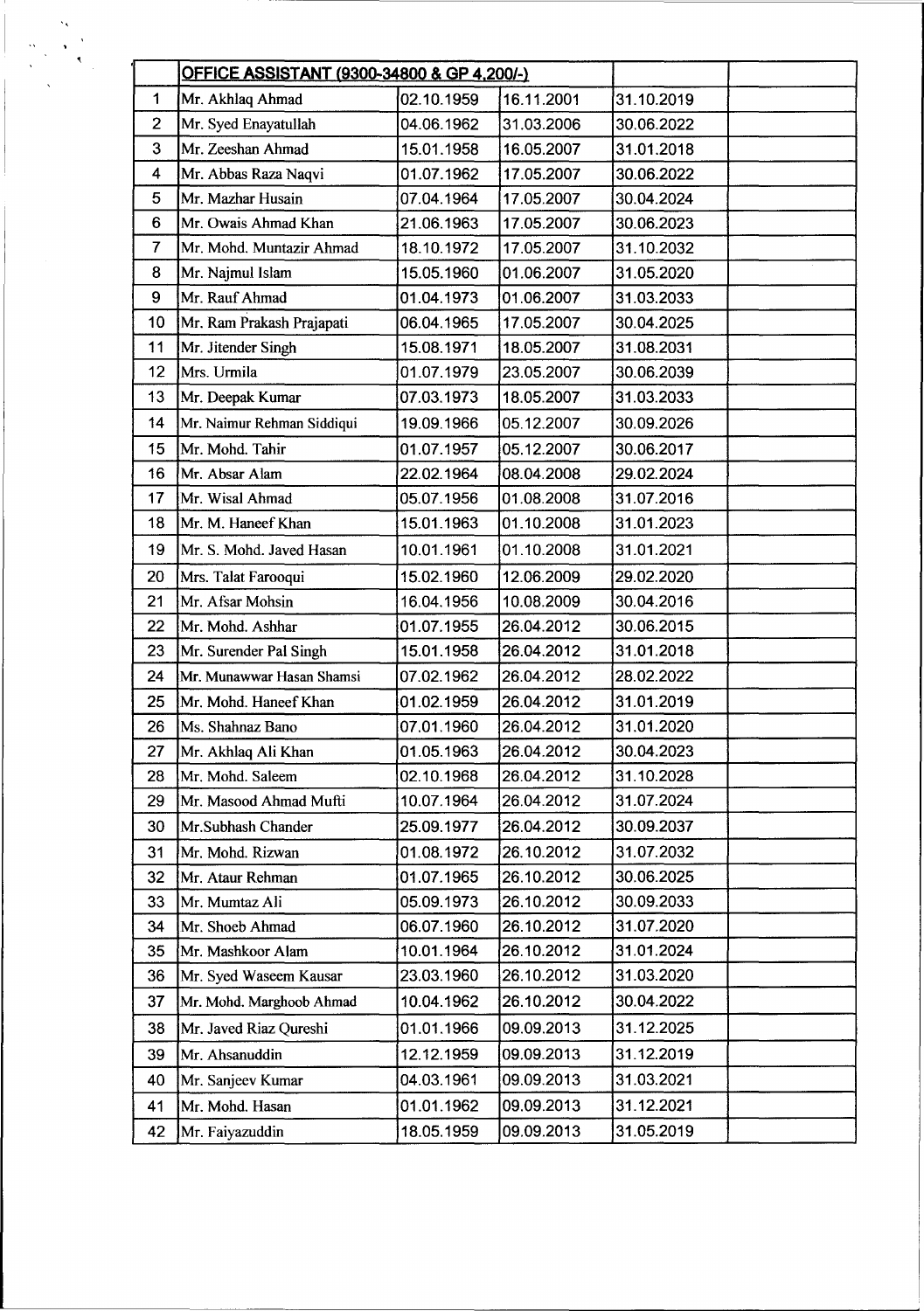| 43                      | Mr Zafar Ahmad                                   | 05.01.1962 | 28.10.2013                | 31.01.2022 |                 |  |
|-------------------------|--------------------------------------------------|------------|---------------------------|------------|-----------------|--|
| 44                      | Mr. Shaikhul Inam                                | 01.01.1962 | 07.03.2014                | 31.12.2021 |                 |  |
| 45                      | Mr. Mohd. Javed Ansari                           | 11.07.1973 | 20.08.2014                | 31.07.2033 |                 |  |
| 46                      | Mr. Badar Tasleem                                | 01.08.1958 | 20.08.2014                | 31.07.2018 |                 |  |
| 47                      | Mr. Mehmood Akhtar                               | 20.06.1963 | 20.08.2014                | 30.06.2023 |                 |  |
| 48                      | Mr Mohd. Merajuddin Ansari                       | 08.08.1968 | 20.08.2014                | 31.08.2028 |                 |  |
| 49                      | Saba Rehan                                       | 06.06.1973 | 08.09.2014(AN) 30.06.2033 |            |                 |  |
| 50                      | Mr. Anjum                                        | 15.01.1974 | 01.10.2014                | 31.01.2034 |                 |  |
| 51                      | Mr. Ramesh Chandra                               | 07.11.1964 | 11.09.2014                | 30.11.2024 |                 |  |
| 52                      | Mr. Shahzad Alam                                 | 15.01.1969 | 11.09.2014                | 31.01.2029 |                 |  |
| 53                      | Mr. Mohd. Akbar                                  | 23.06.1961 | 11.09.2014                | 30.06.2021 |                 |  |
|                         | <b>SENIOR CLERK (5200-20200 &amp; GP 2400/-)</b> |            |                           |            |                 |  |
| $\mathbf{1}$            | Mr Sarfraz Ahmad                                 | 12.01.1959 | 27.11.2001                | 31.01.2019 |                 |  |
| $\overline{2}$          | Mr Mohd. Akhlaq                                  | 01.08.1956 | 16.06.2003                | 31.07.2016 |                 |  |
| 3                       | Mr. Majid Ali                                    | 01.01.1966 | 16.06.2003                | 31.12.2025 |                 |  |
| $\overline{\mathbf{4}}$ | Mr. Moin Khan                                    | 18.08.1960 | 16.06.2003                | 31.08.2020 |                 |  |
| 5                       | Mr. Mohd. Rafi                                   | 04.06.1960 | 16.06.2003                | 30.06.2020 |                 |  |
| $6\phantom{1}6$         | Mr. Mohd. Bilal                                  | 03.12.1964 | 16.06.2003                | 31.12.2024 |                 |  |
| $\overline{7}$          | Mr. Zakir Husain                                 | 10.07.1966 | 16.06.2003                | 31.07.2026 |                 |  |
| 8                       | Mr. Mohd. Musab                                  | 15.06.1964 | 16.06.2003                | 30.06.2024 |                 |  |
| 9                       | Mr. Hasan Mujtaba Kidwai                         | 01.06.1967 | 16.06.2003                | 31.05.2027 |                 |  |
| 10                      | Ms. Khisal Fatima                                | 25.08.1976 | 07.05.2004                | 31.08.2036 |                 |  |
| 11                      | Mr. Imtiaz Ahmad                                 | 16.07.1963 | 30.11.2006                | 31.07.2023 |                 |  |
| 12                      | Mr. Fazlur Rehman                                | 20.11.1968 | 29.03.2007                | 30.11.2028 | Cashier / [UDC] |  |
| 13                      | Mr. Ram Niwas Singh                              | 15.12.1978 | 30.03.2007                | 31.12.2038 |                 |  |
| 14                      | Mr. Mukesh Kumar Panwar                          | 05.10.1980 | 22.05.2007                | 31.10.2040 |                 |  |
| 15                      | Mr. Mulk Raj                                     | 17.03.1968 | 27.03.2007                | 31.03.2028 |                 |  |
| 16                      | Mr. Mohd. Khalid Ameer                           | 12.07.1961 | 28.05.2007                | 31.07.2021 |                 |  |
| 17                      | Ms. Rukhsana Azam                                | 29.08.1955 | 28.05.2007                | 31.08.2015 |                 |  |
| 18                      | Mr. Mohd. Khalid                                 | 18.04.1965 | 28.05.2007                | 30.04.2025 |                 |  |
| 19                      | Mr. Nasir Ali Hashmi                             | 10.07.1965 | 28.05.2007                | 31.07.2025 |                 |  |
| 20                      | Mr. S. Hafizur Rehman                            | 11.04.1957 | 28.05.2007                | 30.04.2017 |                 |  |
| 21                      | Mr. Syed Javed Masood                            | 10.10.1959 | 28.05.2007                | 31.10.2019 |                 |  |
| 22                      | Mr. Abul Kalam                                   | 05.01.1955 | 05.12.2007                | 31.01.2015 |                 |  |
| 23                      | Mr. Wahabuddin                                   | 01.07.1964 | 08.04.2008                | 30.06.2024 | <b>MCRC</b>     |  |
| 24                      | Mr. Obaidur Rehman Khan                          | 10.06.1968 | 01.08.2008                | 30.06.2028 |                 |  |
| 25                      | Mr. Mohd. Amir                                   | 23.02.1969 | 01.10.2008                | 28.02.2029 |                 |  |
| 26                      | Mr. Javed Zuberi                                 | 05.05.1966 | 28.11.2008                | 31.05.2026 |                 |  |
| 27                      | Mr. Javed Masood Khan                            | 01.07.1957 | 28.11.2008                | 30.06.2017 |                 |  |
| 28                      | Mr. Iqbal Akhtar                                 | 04.05.1956 | 28.11.2008                | 31.05.2016 |                 |  |
| 29                      | Mr. Shaukat Ali                                  | 20.03.1969 | 28.11.2008                | 31.03.2029 |                 |  |
| 30                      | Mr. Shakeel Ahmad                                | 22.12.1963 | 28.11.2008                | 31.12.2023 |                 |  |
| 31                      | Mr. Rabiullah Khan                               | 20.04.1965 | 28.11.2008                | 30.04.2025 |                 |  |
| 32                      | Mr. Khalid Ali Khan                              | 20.04.1960 | 01.08.2009                | 30.04.2020 |                 |  |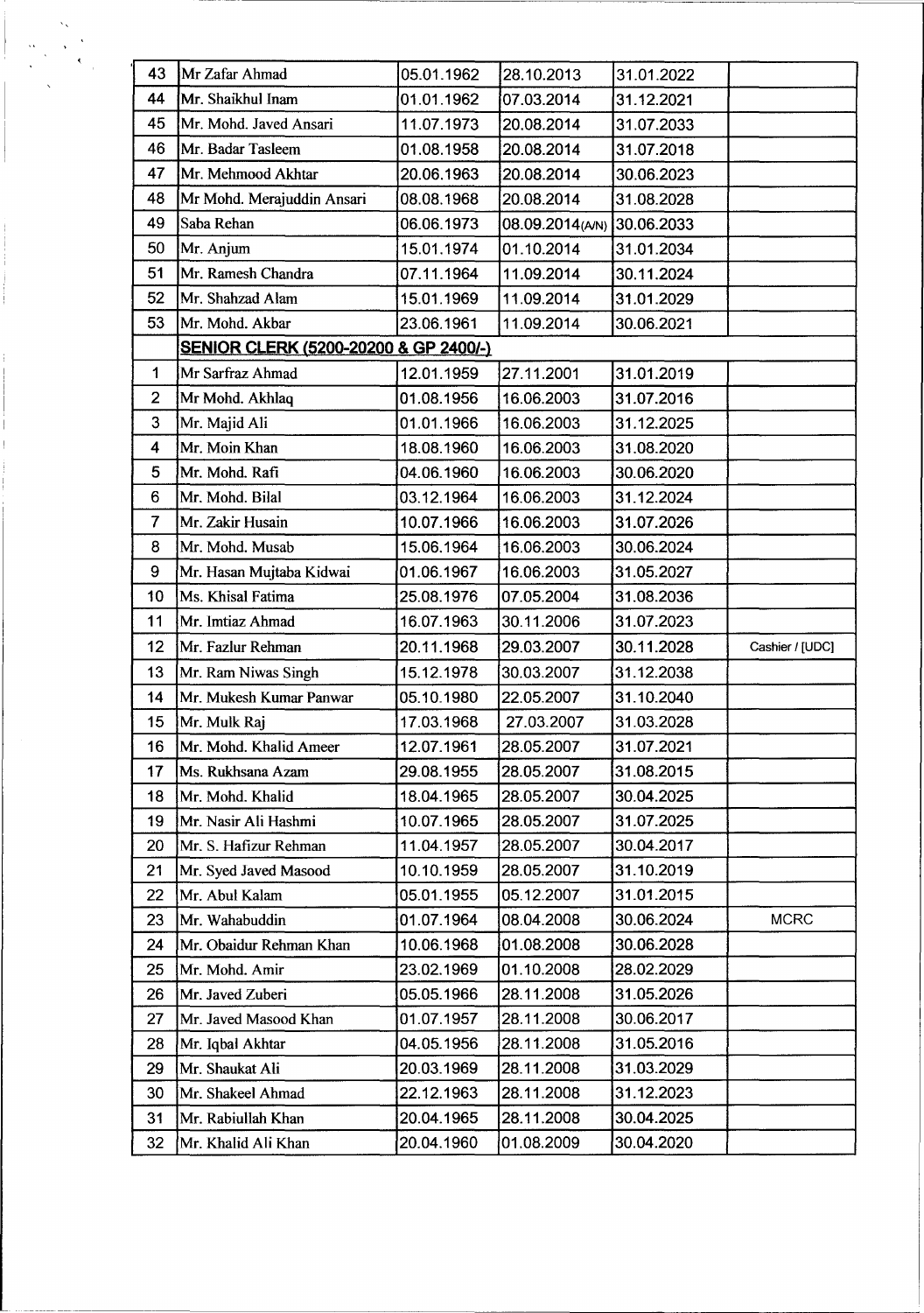| 33 | Mr. Shamsher Ali Ansari       | 01.01.1962 | 01.11.2011 | 31.12.2021 |                                                  |
|----|-------------------------------|------------|------------|------------|--------------------------------------------------|
| 34 | Mr. Jahangir Ahmad            | 20.07.1970 | 01.11.2011 | 31.07.2030 | <b>MCRC</b>                                      |
| 35 | Mr. Mohd. Ishaque             | 05.10.1962 | 01.11.2011 | 31.10.2022 |                                                  |
| 36 | Mr. Kadir Ahmad               | 13.02.1962 | 01.11.2011 | 28.02.2022 |                                                  |
| 37 | Mr. Mohd. Raziq Khan          | 09.11.1967 | 01.11.2011 | 30.11.2027 |                                                  |
| 38 | Mr. Rashid Nazeer             | 07.03.1955 | 01.11.2011 | 31.03.2015 |                                                  |
| 39 | Mr. Syed Mohd. Jamal          | 02.02.1965 | 01.11.2011 | 28.02.2025 |                                                  |
| 40 | Mr. Ashok Kumar               | 01.11.1968 | 01.11.2011 | 31.10.2028 |                                                  |
| 41 | Mr. Shakeel Ahmed             | 18.06.1969 | 14.11.2011 | 30.06.2029 |                                                  |
| 42 | Ms. Gulnaz Niazi              | 09.09.1983 | 14.11.2011 | 30.09.2043 |                                                  |
| 43 | Mr. Naushad Alam              | 04.10.1975 | 02.11.2011 | 31.10.2035 |                                                  |
| 44 | Mr. Iqbal Ahmad Khan          | 16.08.1978 | 02.11.2011 | 31.08.2038 |                                                  |
| 45 | Ms. Shaheen Parveen           | 17.04.1985 | 14.11.2011 | 30.04.2045 |                                                  |
| 46 | Mr. Arvind Prasad             | 11.11.1982 | 25.11.2011 | 30.11.2042 |                                                  |
| 47 | Mr. Arshad Sultan             | 01.05.1968 | 26.04.2012 | 30.04.2028 |                                                  |
| 48 | Ms. Roshan Qasim              | 01.05.1967 | 26.04.2012 | 30.04.2027 |                                                  |
| 49 | Mr. Syed Asghar Abbas         | 15.02.1962 | 26.04.2012 | 28.02.2022 |                                                  |
| 50 | Dr. Mohd. Majid Siddiqui      | 07.07.1964 | 26.04.2012 | 31.07.2024 |                                                  |
| 51 | Mr. Imran Mehboob Khan        | 18.09.1964 | 26.04.2012 | 30.09.2024 |                                                  |
| 52 | Mr. Munawwar Hayat Usmani     | 09.08.1968 | 26.10.2012 | 31.08.2028 |                                                  |
| 53 | Mr. Shahab Zaidi              | 13.05.1962 | 26.10.2012 | 31.05.2022 |                                                  |
| 54 | Mr. Pervez Riaz Qureshi       | 05.05.1967 | 26.10.2012 | 31.05.2027 |                                                  |
| 55 | Mr. Manoj Kumar Saxena        | 16.01.1965 | 26.10.2012 | 31.01.2025 |                                                  |
| 56 | Mr. Syed Mustafa Husain Rizvi | 24.05.1965 | 26.10.2012 | 31.05.2025 | Correction in the                                |
| 57 | Mr. Mohd. Tariq               | 18.03.1963 | 26.10.2012 | 31.03.2023 | seniority list from sr.<br>no. 63 to 68 in the   |
| 58 | Mr. Mohd. Alauddin            | 15.11.1964 | 26.10.2012 | 30.11.2024 | reference of                                     |
| 59 | Mr. Matloob Husain            | 08.02.1961 | 26.10.2012 | 28.02.2021 | F.No.2087(MA)/RO/(E)/<br>1991 dated 14.02.2014   |
| 60 | Mr. Malik Zahid Jalil         | 01.03.1964 | 26.10.2012 | 29.02.2024 | as per EC reso."the                              |
| 61 | Mr. Gulzar Ali                | 16.06.1967 | 26.10.2012 | 30.06.2027 | order of seniority in the<br>case of nanel names |
| 62 | Mr. Mubassir Ali              | 19.02.1961 | 30.09.2013 | 28.02.2021 |                                                  |
| 63 | Mr. Mohd. Yusuf               | 20.10.1969 | 30.09.2013 | 31.10.2029 |                                                  |
| 64 | Mr. Sohrab Ahmad Siddiqui     | 10.07.1961 | 30.09.2013 | 31.07.2021 |                                                  |
| 65 | Mr. Shahnawaz Ali Khan        | 01.03.1955 | 30.09.2013 | 28.02.2015 |                                                  |
| 66 | Mr. Ahmad Nadeem              | 03.01.1960 | 30.09.2013 | 31.01.2020 |                                                  |
| 67 | Mr. Mohd. Nazre Husain        | 09.10.1971 | 14.08.2014 | 31.10.2031 |                                                  |
| 68 | Mr. Mohammad Salman           | 04.05.1979 | 14.08.2014 | 31.05.2039 |                                                  |
| 69 | Mr. Rahat Ali                 | 13.07.1974 | 14.08.2014 | 31.07.2034 |                                                  |
| 70 | Mr. Salman Akhtar Zuberi      | 04.04.1964 | 14.08.2014 | 30.04.2024 |                                                  |
| 71 | Mr. S. Shehnaz Haider Rizvi   | 01.07.1976 | 21.08.2014 | 30.06.2036 |                                                  |
| 72 | Zeeshan Ahmad                 | 01.07.1965 | 05.09.2014 | 30.06.2025 |                                                  |
| 73 | Mr. Mohd. Haider              | 30.06.1964 | 12.09.2014 | 30.06.2024 |                                                  |
| 74 | Mr. Zahid Husain              | 02.01.1957 | 12.09.2014 | 31.01.2017 |                                                  |
| 75 | Mr. Baljit Singh Hooda        | 06.04.1964 | 12.09.2014 | 30.04.2024 |                                                  |
| 76 | Mr Mohd. Shujaat              | 28.02.1964 | 12.09.2014 | 29.02.2024 | <b>MCRC</b>                                      |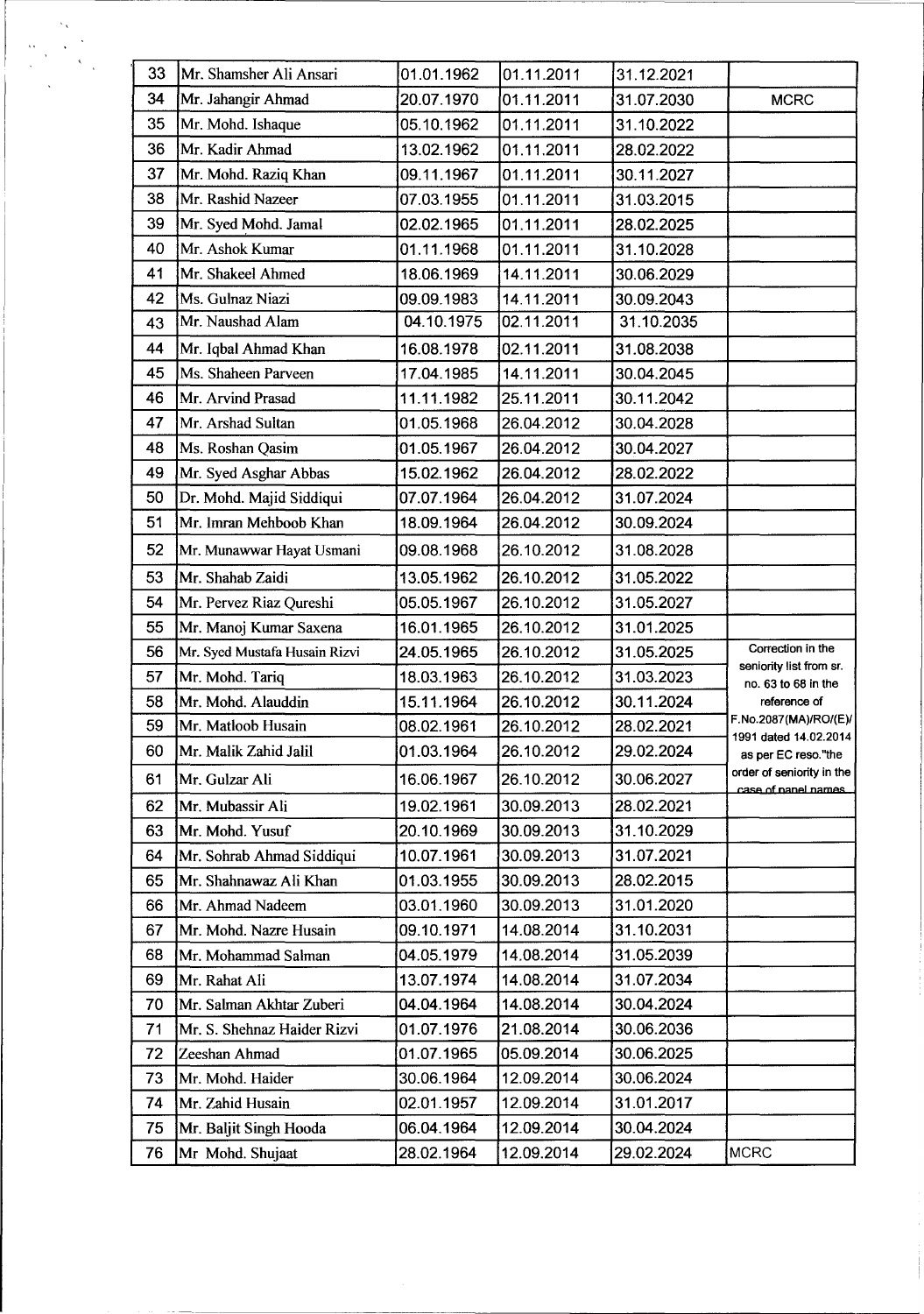| 77             | Ms. Shahana Jabeen Kazmi              | 15.02.1963 | 12.09.2014 | 28.02.2023 |             |
|----------------|---------------------------------------|------------|------------|------------|-------------|
| 78             | Mr. Naseem Akhtar                     | 02.03.1968 | 12.09.2014 | 31.03.2028 |             |
| 79             | Mr. Mohd. Shakeel                     | 10.01.1980 | 18.09.2014 | 31.01.2040 |             |
| 80             | Mr. Mohd. Abad                        | 08.10.1984 | 18.09.2014 | 31.10.2044 |             |
|                | CLERK TYPIST (5200-20200 & GP 1900/-) |            |            |            |             |
| $\mathbf 1$    | Mr. Alauddin                          | 03.05.1969 | 19.09.1995 | 31.05.2029 |             |
| $\overline{2}$ | Mr. Naseem Ahmad Khan                 | 01.03.1966 | 19.09.1995 | 28.02.2026 |             |
| 3              | Mr. Fakhre Alam                       | 19.06.1963 | 19.09.1995 | 30.06.2023 |             |
| 4              | Mr. Salman Ahmad                      | 03.06.1960 | 20.09.1995 | 30.06.2020 |             |
| 5              | Mr. Mohd. Anwar Khan                  | 15.01.1971 | 19.09.1995 | 31.01.2031 |             |
| 6              | Mr. Aetqad Ahmad                      | 01.03.1969 | 19.09.1995 | 28.02.2029 |             |
| $\overline{7}$ | Mr. Mohd. Sanaullah                   | 15.01.1960 | 20.09.1995 | 31.01.2020 |             |
| 8              | Mr. Naushad Alam Khan                 | 13.09.1968 | 19.09.1995 | 30.09.2028 |             |
| 9              | Mr. Mohd. Yamin                       | 23.12.1966 | 19.09.1995 | 31.12.2026 |             |
| 10             | Mr. Jamilur Rehman                    | 01.02.1955 | 29.11.1995 | 31.01.2015 |             |
| 11             | Mr. Tariq Iqbal Malik                 | 01.07.1968 | 29.11.1995 | 30.06.2028 |             |
| 12             | Mr. Wahid Khan                        | 30.06.1959 | 22.10.1997 | 30.06.2019 |             |
| 13             | Mr. Shane Haider Rizvi                | 15.08.1962 | 22.10.1997 | 31.08.2022 |             |
| 14             | Mr. Shamim Akhtar Khan                | 20.01.1964 | 23.10.1997 | 31.01.2024 |             |
| 15             | Ms. Sanjeeda Khanam                   | 02.10.1972 | 23.10.1997 | 31.10.2032 |             |
| 16             | Ms. Pakeeza Begum                     | 02.01.1965 | 22.10.1997 | 31.01.2025 |             |
| 17             | Mr. Istaqbal Ahmad                    | 01.02.1958 | 19.06.1998 | 31.01.2018 |             |
| 18             | Mr. Jamshed Ali                       | 18.05.1960 | 19.06.1998 | 31.05.2020 |             |
| 19             | Mr. Mohd. Sabir Khan                  | 15.07.1961 | 28.07.1998 | 31.07.2021 |             |
| 20             | Mr. Mohd. Aslam                       | 06.10.1964 | 30.07.1998 | 31.10.2024 |             |
| 21             | Mr. Mohd. Jamal Akhtar                | 03.10.1973 | 30.07.1998 | 31.10.2033 |             |
| 22             | Mr. Mohd. Faheem Naqvi                | 03.10.1970 | 02.06.1999 | 31.10.2030 |             |
| 23             | Mr. Anees Ahmad                       | 07.06.1968 | 06.12.2001 | 30.06.2028 |             |
| 24             | Mr. Shri Ram                          | 18.07.1972 | 06.12.2001 | 31.07.2032 |             |
| 25             | Mr. Aleemuddin                        | 03.01.1970 | 17.09.2003 | 31.01.2030 |             |
| 26             | Mr. Krishna Singh                     | 15.12.1972 | 17.09.2003 | 31.12.2032 |             |
| 27             | Mr. Liaqat Ali                        | 15.05.1971 | 17.09.2003 | 31.05.2031 |             |
| 28             | Mr. Mohd. Anwar                       | 07.06.1958 | 17.09.2003 | 30.06.2018 |             |
| 29             | Mr. Mohd. Haneef                      | 03.03.1966 | 17.09.2003 | 31.03.2026 |             |
| 30             | Mr. Mohd. Nazim Ali                   | 01.12.1960 | 17.09.2003 | 30.11.2020 |             |
| 31             | Mr. Mohd. Tariq                       | 18.07.1967 | 17.09.2003 | 31.07.2027 |             |
| 32             | Mr. Mohd. Jahid                       | 20.02.1969 | 17.09.2003 | 28.02.2029 |             |
| 33             | Mr. Mohd. Suhail Ahmad                | 12.01.1971 | 17.09.2003 | 31.01.2031 |             |
| 34             | Mr. M.D. Radhakrishnan Nair           | 22.05.1966 | 17.09.2003 | 31.05.2026 |             |
| 35             | Mr. Musarrat Jahan                    | 30.12.1970 | 18.11.2003 | 31.12.2030 |             |
| 36             | Mr. Ibnay Saud                        | 05.08.1973 | 05.07.2004 | 31.08.2033 | <b>MCRC</b> |
| 37             | Mr. Abdullah Khan                     | 07.01.1959 | 16.05.2005 | 31.01.2019 |             |
| 38             | Mr. Mohd. Kamal Khan                  | 30.04.1971 | 20.09.2006 | 30.04.2031 |             |
| 39             | Mr. Mohammad Arif                     | 10.06.1977 | 20.03.2007 | 30.06.2037 |             |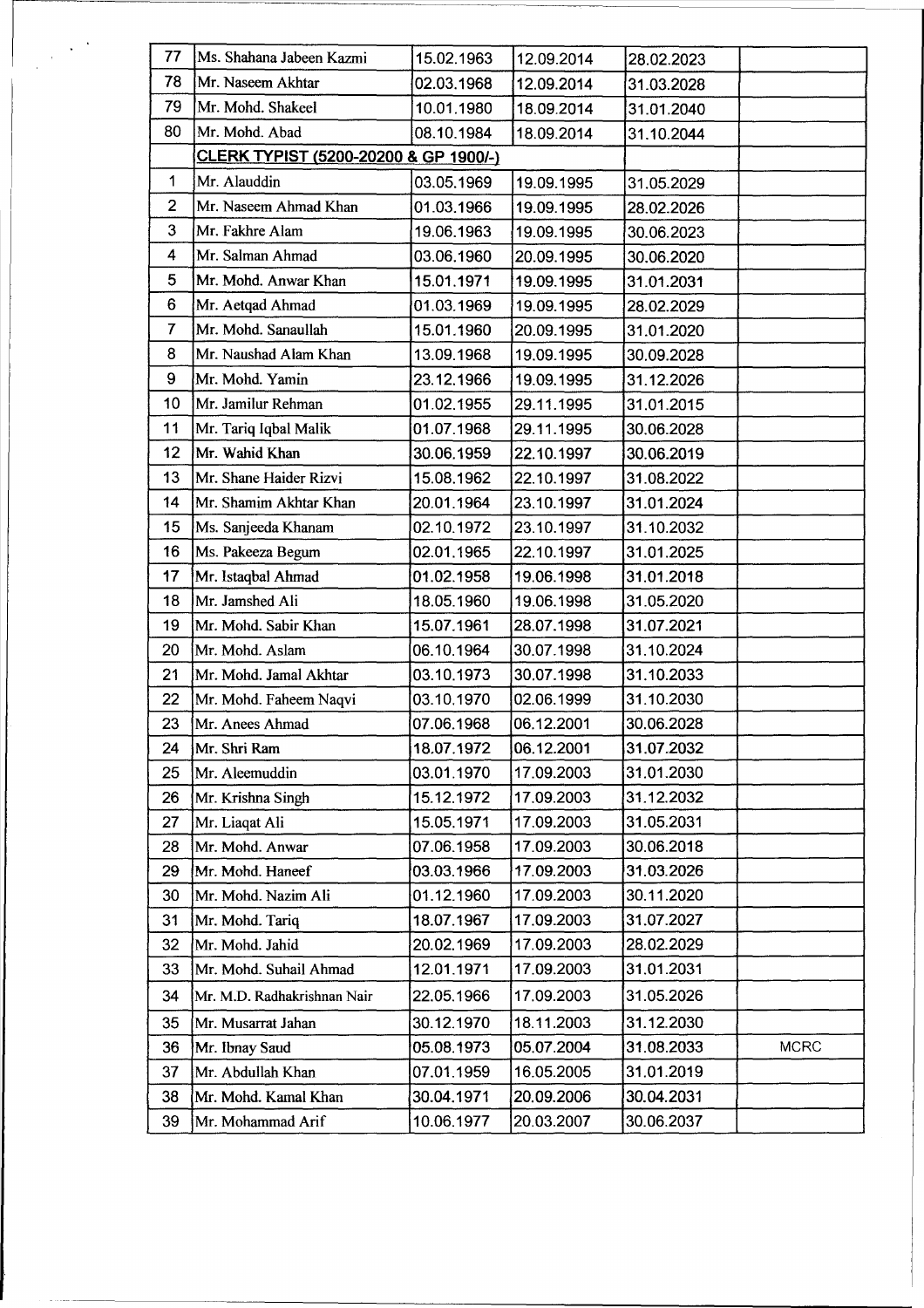| 40 | Mr. Asad Neyaz             | 02.04.1981 | 21.03.2007      | 30.04.2041 |             |
|----|----------------------------|------------|-----------------|------------|-------------|
| 41 | Mr. Mohammad Asif Iqbal    | 05.03.1976 | 20.03.2007      | 31.03.2036 |             |
| 42 | Mr. Mohd. Parwez Alam      | 13.08.1980 | 20.3.2007(A/N)  | 31.08.2040 |             |
| 43 | Mr. Mohammad Tariq Qureshi | 18.01.1973 | 20.03.2007      | 31.01.2033 |             |
| 44 | Mr. Mohd. Suhail Ghaffar   | 23.03.1979 | 20.03.2007      | 31.03.2039 |             |
| 45 | Mr. Mohd. Javed            | 08.07.1967 | 29.03.2007      | 31.07.2027 |             |
| 46 | Mr. Anwar Usmani           | 02.05.1976 | 20.03.2007      | 31.05.2036 |             |
| 47 | Mr. Wasim Ahmad Siddiqui   | 01.10.1979 | 20.03.2007      | 30.09.2039 |             |
| 48 | Mr. Kashi Ram              | 14.03.1976 | 19.03.2007      | 31.03.2036 |             |
| 49 | Mr. Mukesh Kumar           | 26.02.1981 | 23.03.2007      | 28.02.2041 |             |
| 50 | Mr. Pushkar Kumar Dhanolia | 04.10.1969 | 23.03.2007      | 31.10.2029 |             |
| 51 | Ms. Sushila                | 27.12.1978 | 26.03.2007      | 31.12.2038 |             |
| 52 | Mr. Ramphool Meena         | 07.08.1981 | 30.03.2007      | 31.08.2041 |             |
| 53 | Mr. Raju                   | 28.01.1975 | 19.03.2007      | 31.01.2035 |             |
| 54 | Ms. Parveen Fatima         | 08.09.1964 | 23.05.2007      | 30.09.2024 |             |
| 55 | Mr. Saif Mohd. Khan        | 19.10.1987 | 10.10.2008      | 31.10.2047 |             |
| 56 | Ms. Sufia Khatoon          | 01.07.1979 | 26.05.2009      | 30.06.2039 |             |
| 57 | Mr. Sameer Kausar          | 24.01.1989 | 05.08.2009      | 31.01.2049 |             |
| 58 | Mr. Alauddin Khan          | 01.02.1965 | 14.01.2012      | 31.01.2025 |             |
| 59 | Mr. Mohd. Saleem Siddiqui  | 07.09.1965 | 14.01.2012      | 30.09.2025 |             |
| 60 | Mr. Javed Sultan           | 10.07.1989 | 24.01.2012      | 31.07.2049 | <b>MCRC</b> |
| 61 | Mr. Mohd. Mehfooz Shah     | 01.05.1977 | 25.01.2012      | 30.04.2037 |             |
| 62 | Mr. Zeeshan Anwar          | 21.12.1987 | 24.01.2012(A/N) | 31.12.2047 |             |
| 63 | Javed Khan                 | 9/12/1985  | 9/7/2013        | 31/12/2045 |             |
| 64 | Md. Kamal Hassan           | 27/02/1984 | 19/07/2013      | 29/02/2044 |             |
| 65 | Laique Hasan               | 12/4/1975  | 4/7/2013        | 30/04/2035 |             |
| 66 | Md. Azad Hussain           | 27/04/1986 | 4/7/2013        | 30/04/2046 |             |
| 67 | Mohd. Shahnawaz Zaidi      | 11/2/1979  | 10/7/2013       | 28/02/2039 |             |
| 68 | Mohd. Faheem Raza          | 8/6/1985   | 5/7/2013        | 30.06.2045 |             |
| 69 | Mohd. Wahid                | 06.05.1980 | 4/7/2013        | 31.05.2040 |             |
| 70 | Mumtaj Ansari              | 25.09.1972 | 4/7/2013        | 30.09.2032 |             |
| 71 | Nisha Thakur               | 16.06.1981 | 4/7/2013        | 30.06.2041 |             |
| 72 | Syed Khalilullah           | 25.11.1984 | 8/7/2013        | 30.11.2044 |             |
| 73 | Tauqeer Ahamad Khan        | 29.01.1989 | 4/7/2013        | 31.01.2049 |             |
| 74 | <b>Touheed Ahmad</b>       | 13.05.1977 | 5/7/2013        | 31.05.2037 |             |
| 75 | Zaib Farhat Bano           | 11.06.1981 | 4/7/2013        | 30.06.2041 |             |
| 76 | Danish Ahmad               | 15.06.1987 | 5/7/2013        | 30.06.2047 |             |
| 77 | Munawar Usmani             | 08.08.1980 | 4/7/2013        | 31.08.2040 |             |
| 78 | Nadeem Ahmad               | 24.12.1987 | 4/7/2013        | 31.12.2047 |             |
| 79 | Afrreen Alam               | 23.03.1993 | 4/7/2013        | 31.03.2053 |             |
| 80 | Farha Zaidi                | 21.09.1989 | 4/7/2013        | 30.09.2049 |             |
| 81 |                            |            |                 |            |             |
|    | Hina Zehra (P.H.)          | 20.07.1986 | 4/7/2013        | 31.07.2046 |             |
| 82 | Mehmood Hijazi             | 13.07.1966 | 4/7/2013        | 31.07.2026 |             |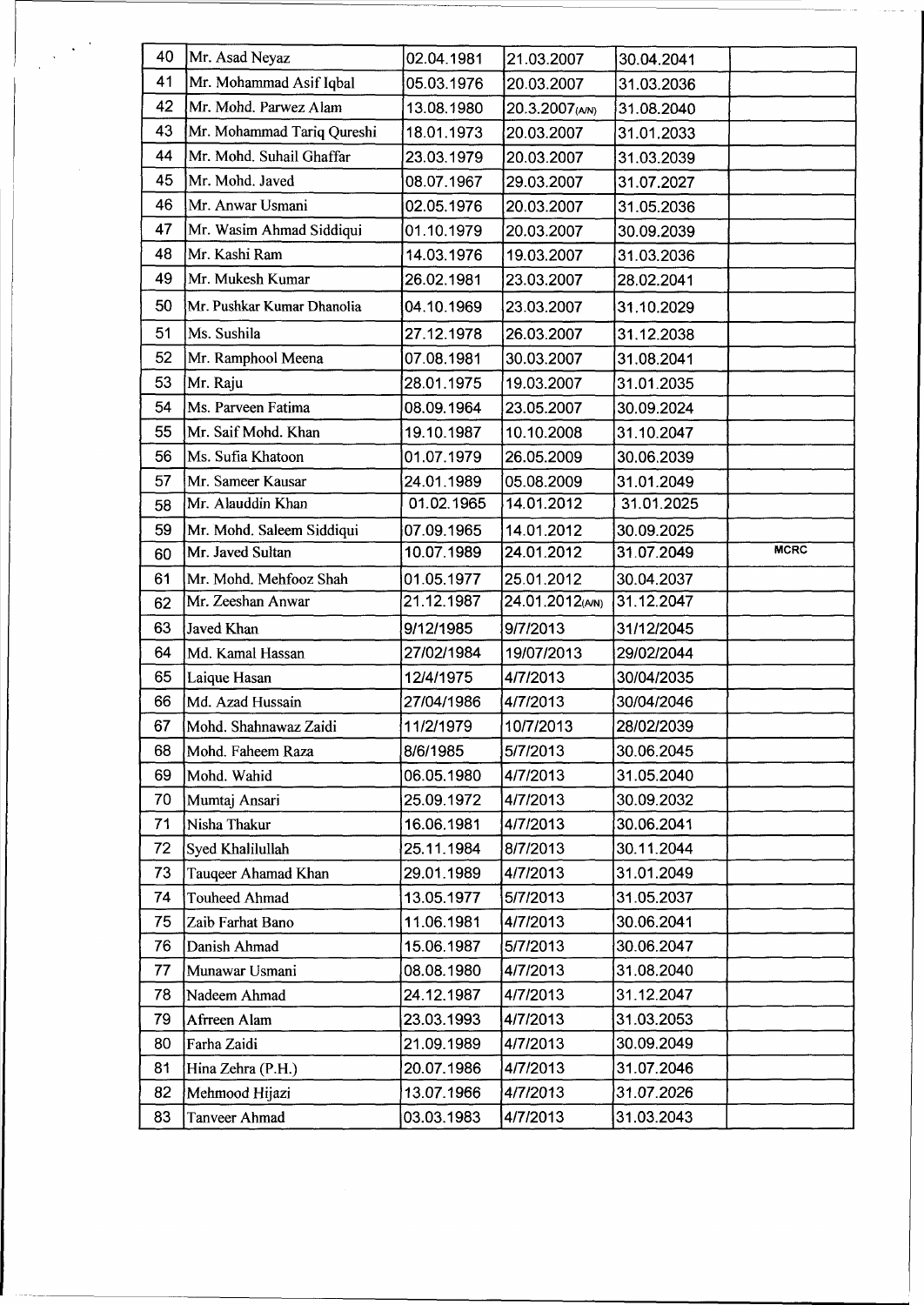| 84              | S. Sameer Ahmad (P.H.)                              | 27.07.1976 | 4/7/2013   | 31.07.2036 |         |  |
|-----------------|-----------------------------------------------------|------------|------------|------------|---------|--|
| 85              | Akmal Rafiq                                         | 12.04.1978 | 16/07/2013 | 30.04.2038 |         |  |
| 86              | Sabiha Anjum                                        | 26.04.1982 | 4/7/2013   | 30.04.2042 |         |  |
| 87              | Sameena                                             | 13.02.1986 | 4/7/2013   | 28.02.2046 |         |  |
| 88              | Preeti Sonker                                       | 01.03.1977 | 9/7/2013   | 28.02.2037 |         |  |
| 89              | Mr. Syed Samar Kamal                                | 04.11.1965 | 01.07.2014 | 30.11.2025 |         |  |
| 90              | Mr. Azimuddin                                       | 02.07.1970 | 01.07.2014 | 31.07.2030 |         |  |
| 91              | Equbal Ahmad Rahmani                                | 2/4/1966   | 01.07.2014 | 30/04/2026 |         |  |
| 92              | Mr. Jai Ram Sati                                    | 10.07.1970 | 01.07.2014 | 31.07.2030 |         |  |
| 93              | <b>Bundan Beg</b>                                   | 02.03.1970 | 01.07.2014 | 31.03.2030 |         |  |
| 94              | Mr. Mabood Ahmad                                    | 13.10.1970 | 01.07.2014 | 31.10.2030 |         |  |
| 95              | Mr. Abdul Aziz                                      | 06.01.1970 | 01.07.2014 | 31.01.2030 |         |  |
|                 | URDU TYPIST(5200-20200 G.P. 1900/-)                 |            |            |            |         |  |
| 1               | Saleem Javed                                        | 06.06.1969 | 10.06.1999 | 30.06.2029 |         |  |
| $\overline{2}$  | Rukhsana Irfan                                      | 25.10.1969 | 15.07.1999 | 31.10.2029 |         |  |
| 3               | <b>Javed Faizan</b>                                 | 15.03.1975 | 04.07.2013 | 31.03.2035 |         |  |
| 4               | Md. Iqbal Ahmad                                     | 21.09.1973 | 04.07.2013 | 30.09.2033 |         |  |
|                 | HINDI TYPIST (5200-20200 G.P. 1900/-)               |            |            |            |         |  |
| 1               | Zuhaib Shabab                                       | 04.01.1982 | 05.07.2013 | 31.01.2042 |         |  |
| $\overline{2}$  | Nadeem Akhtar                                       | 15.07.1975 | 08.07.2013 | 31.07.2035 |         |  |
|                 | SENIOR PERSONAL ASSISSTANT (9300-34800 & GP 4600/-) |            |            |            |         |  |
| 1               | Mr. Tanveerul Islam                                 | 31.01.2018 |            |            |         |  |
| $\overline{2}$  | Mr. Shanur-rab-Siddiqui                             | 21.01.1957 | 04.08.1998 | 31.01.2017 |         |  |
| 3               | Mr. Abbas Haider Rizvi                              | 11.09.1962 | 28.11.2001 | 30.09.2022 |         |  |
| 4               | Mr. Mehtab Khan                                     | 11.03.1966 | 22.01.2011 | 31.03.2026 |         |  |
| 5               | Mr. Nusrat Husain                                   | 20.07.1958 | 11.04.2012 | 31.07.2018 |         |  |
| $6\phantom{1}6$ | Mr. Sarfaraz Ahmad                                  | 27.05.1961 | 11.04.2012 | 31.05.2021 |         |  |
| $\overline{7}$  | Mr. Tufail Ahmad                                    | 01.12.1962 | 14.12.2012 | 30.11.2022 |         |  |
| 8               | Mr. Bali Ram Yadav                                  | 15.07.1957 | 11.09.2014 | 31.07.2017 |         |  |
| 9               | Mrs. Saroj Verma                                    | 10.04.1963 | 11.09.2014 | 30.04.2023 |         |  |
|                 | PERSONAL ASSISTANT (9300-34800 & GP 4200/-)         |            |            |            |         |  |
| $\mathbf{1}$    | Mrs. Qaiser Prakasham                               | 28.03.1959 | 02.11.1990 | 31.03.2019 | EOL     |  |
| $\mathbf{2}$    | Mrs. Ruby Garg                                      | 18.01.1965 | 02.11.1990 | 31.01.2025 |         |  |
| 3               | Mr. Mohd. Naseem Haider                             | 30.04.1965 | 02.11.1990 | 30.04.2025 |         |  |
| 4               | Mr. M. Azam Siddiqui                                | 06.01.1962 | 24.02.1994 | 31.01.2022 |         |  |
| 5               | Mr.Sagheer Khan                                     | 31.10.1963 | 06.01.1997 | 31.10.2023 | (Hindi) |  |
| $6\phantom{1}$  | Mr Najam Uddin                                      | 23.03.1955 | 10.06.1998 | 31.03.2015 |         |  |
| $\overline{7}$  | Ms. Rekha Chawla                                    | 15.12.1967 | 09.08.2004 | 31.12.2027 |         |  |
| 8               | Mr. Islamuddin                                      | 30.06.1961 | 09.08.2004 | 30.06.2021 |         |  |
| 9               | Mr. Mohd. Shafaat                                   | 12.03.1969 | 20.01.2007 | 31.03.2029 |         |  |
| 10              | Mr. Shareef Ahmad Siddiqui                          | 05.01.1979 | 20.01.2007 | 31.01.2039 |         |  |
| 11              | Mr Sajuddin Chaudhary                               | 01.10.1969 | 20.01.2007 | 30.09.2029 |         |  |
| 12              | Mr. Shamsher Khan                                   | 21.09.1970 | 12.03.2007 | 30.09.2030 |         |  |
| 13              | Ms. Abida Begum                                     | 01.06.1957 | 01.12.2008 | 31.05.2017 |         |  |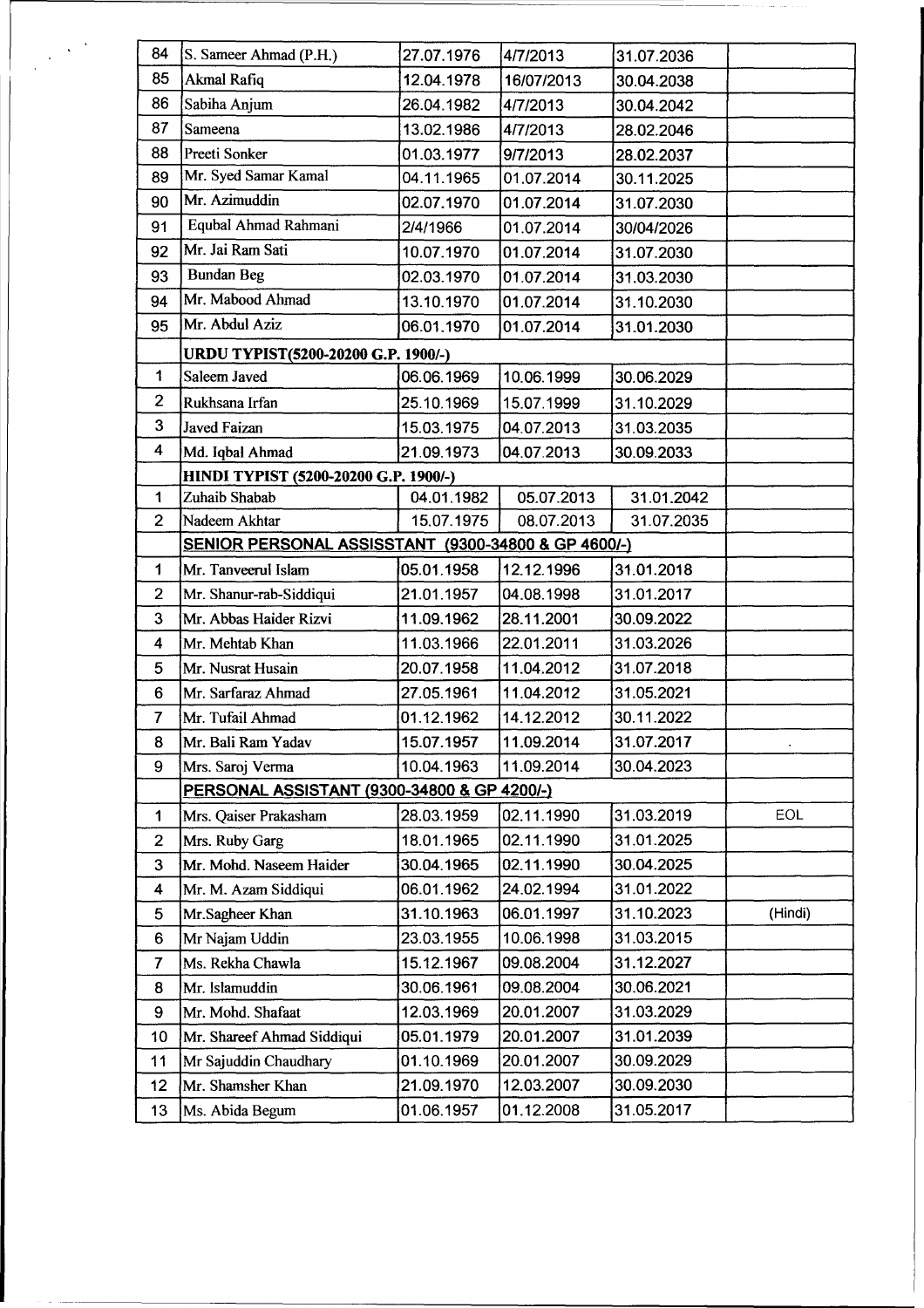| 14             | Mr. Meraj                               | 06.02.1968 | 01.12.2008           | 29.02.2028 |                      |
|----------------|-----------------------------------------|------------|----------------------|------------|----------------------|
| 15             | Mr. Khwaja Irfan Ahmad                  | 30.04.1969 | 26.10.2012           | 30.04.2029 |                      |
| 16             | Mr. Suhail Ahmad                        | 02.07.1958 | 26.10.2012           | 31.07.2018 |                      |
| 17             | Mr.Zahid Hasan                          | 28.11.1961 | 26.10.2012           | 30.11.2021 |                      |
| 18             | Mr. Mehfooz Ahmad                       | 11.12.1961 | 22.12.2012           | 31.12.2021 |                      |
| 19             | Mr. Naseem Ahmad                        | 01.02.1969 | 22.12.2012           | 31.01.2029 |                      |
| 20             | Mr. Md. Saad Karimi                     | 10.07.1967 | 12.09.2014           | 31.07.2027 |                      |
| 21             | Mr. Zafrullah Khan                      | 12.12.1963 | 12.09.2014           | 31.12.2023 |                      |
| 22             | Mrs. Meena Chaudhary                    | 12.01.1965 | 12.09.2014           | 31.01.2025 |                      |
| 23             | Mrs Raj Bala Verma                      | 15.12.1966 | 12.09.2014           | 31.12.2026 |                      |
| 24             | Mr. Wajahatullah                        | 14.05.1968 | 12.09.2014           | 31.05.2028 |                      |
|                | STENOGRAPHER (5200 - 20200 & GP 2400/-) |            |                      |            |                      |
| 1              | Ms. Tazeen Iqbal Rizvi                  | 15.10.1963 | 24.08.1998           | 31.10.2023 |                      |
| $\overline{c}$ | Ms. Shaista Begum                       | 20.05.1972 | 25.08.1998           | 31.05.2032 |                      |
| 3              | Mr. Tauseefuddin                        | 13.07.1965 | 24.08.1998           | 31.07.2025 |                      |
| 4              | Mr. Narender Singh Rawat                | 31.08.1976 | 26.08.1998           | 31.08.2036 |                      |
| 5              | Ms. Mary Babu                           | 05.02.1959 | 03.06.1999           | 28.02.2019 |                      |
| 6              | Ms. Deepti Khanna                       | 24.08 1975 | 08.06.1999           | 31.08.2035 | <b>On Deputation</b> |
| $\overline{7}$ | Mr. Daud Ashraf                         | 18.12.1968 | 25.01.2007           | 31.12.2028 |                      |
| 8              | Mr. Mohd. Naved                         | 10.12.1988 | 25.10.2010           | 31.12.2048 |                      |
|                | PEON (5200-20200 & GP 1800/-)           |            |                      |            |                      |
| 1              | Mr. Alaul Haq                           | 01.03.1957 | 10.01.1986           | 28.02.2017 |                      |
| $\overline{2}$ | Mr. Mohd. Rasheed                       | 20.01.1956 | 18.02.1986           | 31.01.2016 |                      |
| 3              | Mr. Mehmood Ali                         | 01.01.1960 | 01.08.1986           | 31.12.2019 |                      |
| 4              | Mr. Mohd. Tayyab                        | 01.01.1965 | 12.08.1988           | 31.12.2024 |                      |
| 5              | Mr. Mahesh Kumar                        | 03.09.1968 | 08.11.1988           | 30.09.2028 |                      |
| 6              | Mr. Rais Khan                           | 01.01.1965 | 19.09.1989           | 31.12.2024 |                      |
| 7              | Mr. Basheer Ahmad                       | 31.08.1957 | 20.09.1989           | 31.08.2017 |                      |
| 8              | Mr. Mohd. Shakeel                       | 10.03.1966 | 19.09.1989           | 31.03.2026 |                      |
| 9              | Mr. Mohd. Naseemuddin                   | 16.02.1965 | 25.01.1990           | 28.02.2025 |                      |
| 10             | Mr. Jamal Khan                          | 05.12.1969 | 25.01.1990           | 31.12.2029 |                      |
| 11             | Mr. Jamal Nasir                         | 17.07.1960 | 19.04.1990           | 31.07.2020 |                      |
| 12             | Mr. Balam Singh                         | 05.07.1967 | 19.04.1990           | 31.07.2027 |                      |
| 13             | Mr. Khalil Khan                         |            | 2412.1969 11.06.1991 | 31.12.2029 |                      |
| 14             | Mr. Avtar Singh                         | 14.01.1965 | 13.06.1991           | 31.01.2025 |                      |
| 15             | Mr. Najme Haider Abidin                 | 15.03.1965 | 11.06.1991           | 31.03.2025 |                      |
| 16             | Mr. Kale Khan                           | 05.05.1967 | 13.06.1991           | 31.05.2027 |                      |
| 17             | Mr. Sultan Ahmad                        | 01.04.1968 | 11.06.1991           | 31.03.2028 |                      |
| 18             | Mr. Mohd. Ibrahim                       | 10.04.1969 | 12.06.1991           | 30.04.2029 |                      |
| 19             | <b>Abul Quddus</b>                      | 12.12.1958 | 12.06.1991           | 31.12.2018 |                      |
| 20             | Mr. Aftab Ahmad                         | 03.07.1967 | 03.07.1991           | 31.07.2027 |                      |
| 21             | Mr. Mohd. Naseem Khan                   | 11.01.1965 | 13.09.1991           | 31.01.2025 |                      |
| 22             | Mr. Murshid A. Hashmi                   | 01.07.1970 | 18.09.1991           | 30.06.2030 |                      |
| 23             | Mr. Bilal Ahmad                         | 15.07.1963 | 18.09.1991           | 31.07.2023 |                      |

 $\sim$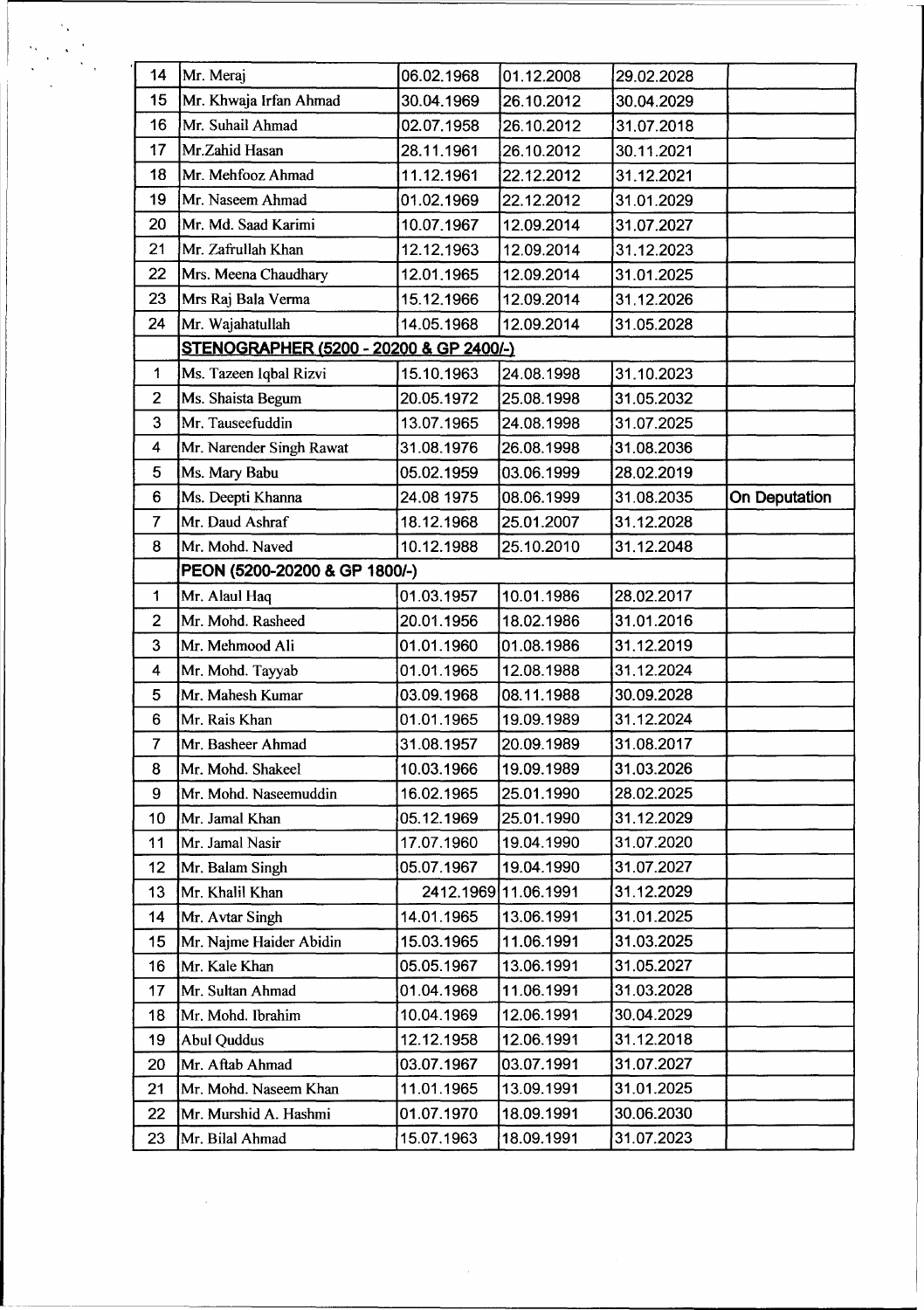| 24<br>Mr. Zakir Husain<br>01.08.1972<br>19.09.1991<br>31.07.2032<br>25<br>Mr. Mohd. Suhail Ahmad<br>02.02.1973<br>14.10.1991<br>28.02.2033<br>26<br>Mr. Mohd. Badruddin<br>14.10.1991<br>05.12.1967<br>31.12.2027<br>Mr. Faujdar Khan<br>27<br>20.07.1974<br>20.07.1992<br>31.07.2034<br>Mr. Ved Ram<br>28<br>21.05.1993<br>30.06.2024<br>30.06.1964<br>29<br>Mr. Mangal Prasad<br>25.11.1965<br>21.11.1995<br>30.11.2025<br>Mr. Mohd. Aijaz<br>30<br>30.06.2024<br>01.07.1964<br>21.11.1995<br>Mr. Ali. Hasan<br>31<br>03.02.1961<br>21.11.1995<br>28.02.2021<br>32<br>Mr. Jamshed Ahmed<br>03.12.1967<br>21.11.1995<br>31.12.2027<br>Mr. Abadul Haq<br>33<br>16.11.1968<br>21.11.1995<br>30.11.2028<br>Mr. M. Atiullah Khan<br>34<br>30.06.1970<br>21.11.1995<br>30.06.2030<br>35<br>Mr. Mohd. Ayub<br>03.03.1969<br>21.03.1997<br>31.03.2029<br>Mr. Mohd. Qadir<br>36<br>10.05.1971<br>21.03.1997<br>31.05.2031<br>Mr. Mohd. Qadir Khan<br>01.01.1965<br>21.03.1997<br>37<br>31.12.2024<br>38<br>Mr. Mohd. Zaman<br>25.04.1967<br>21.03.1997<br>30.04.2027<br>39<br>Mr. Noor Alam<br>19.07.1972<br>21.03.1997<br>31.07.2032<br>40<br>Mr. Mohd. Faizan<br>10.02.1974<br>21.03.1997<br>28.02.2034<br>Mr. Taufique Ali<br>41<br>31.08.1960<br>21.03.1997<br>31.08.2020<br>Mr. Abdul Hakeem<br>42<br>01.07.1967<br>21.03.1997<br>30.06.2027<br>43<br>01.06.1961<br>Mr. Badam Singh<br>21.03.1997<br>31.05.2021<br>Mr. Mohd. Irfan<br>02.06.1998<br>30.06.2027<br>44<br>22.06.1967<br>Mr. Tara Chand Saini<br>01.06.1999<br>31.12.2032<br>45<br>10.12.1972<br>Mr. Naushad Ali<br>46<br>15.07.1981<br>13.10.2000<br>31.07.2041<br>Mr. Mohd. Sabir<br>31.07.2001<br>47<br>05.03.1981<br>31.03.2041<br>Mr. Adil Ali<br>01.01.1971<br>03.05.2005<br>31.12.2030<br>48<br>49<br>Mr. Bilal Ahamd Khan<br>25.08.1978<br>16.12.2006<br>31.08.2038<br>31.10.2018<br>50<br>Mr. Ravi Karan Sharma<br>07.10.1958<br>07.12.2007<br>51<br>30.06.2030<br>Mr. Tasleem Khan<br>09.06.1970<br>07.12.2007<br>11.12.2008<br>31.07.2021<br>52<br>Mr. Mahender Pal<br>15.07.1961<br>53<br>Mr. Akbar Husain<br>11.05.1972<br>11.12.2008<br>31.05.2032<br>54<br>05.11.969<br>15.12.2008<br>30.11.2029<br>Mr. Shakoor Khan<br>Mr. Mohd. Abad Ali<br>03.07.1964<br>12.12.2008<br>31.07.2024<br>55<br>30.10.1971<br>31.10.2031<br>56<br>Mr. Mohd. Saghir Khan<br>11.12.2008<br>Mr. Masood Ahmad<br>11.01.1965<br>31.01.2025<br>57<br>17.12.2008<br>Mr. Mohd. Siddiq A. Khan<br>01.07.1966<br>11.12.2008<br>30.06.2026<br>58<br>Mr. Vigar Hussain<br>20.08.1973<br>11.12.2008<br>59<br>31.08.2033<br>Mr. Jan Mohammad<br>60<br>10.03.1968<br>11.12.2008<br>31.03.2028<br>Mr. Shabih Haider<br>01.05.1972<br>11.12.2008<br>30.04.2032<br>61<br>30.11.1971<br>11.12.2008<br>30.11.2031<br>62<br>Mr. Mohd. Mustafeez Ahmad<br>15.01.1960<br>31.01.2020<br>63<br>Mr. Mohd. Samiuzzaman<br>11.12.2008(A/N)<br>31.07.2025<br>Mr. Dilbagh Singh<br>03.07.1965<br>12.12.2008<br>64<br>Mr. Mohd. Haroon<br>15.12.1973<br>12.12.2008<br>31.12.2033<br>65<br>15.07.1972<br>12.12.2008<br>31.07.2032<br>Mr. Naseem Haider<br>66<br>20.12.1966<br>11.12.2008<br>31.12.2026<br>67<br>Mr. Mohd. Ahsan |  |  |  |
|---------------------------------------------------------------------------------------------------------------------------------------------------------------------------------------------------------------------------------------------------------------------------------------------------------------------------------------------------------------------------------------------------------------------------------------------------------------------------------------------------------------------------------------------------------------------------------------------------------------------------------------------------------------------------------------------------------------------------------------------------------------------------------------------------------------------------------------------------------------------------------------------------------------------------------------------------------------------------------------------------------------------------------------------------------------------------------------------------------------------------------------------------------------------------------------------------------------------------------------------------------------------------------------------------------------------------------------------------------------------------------------------------------------------------------------------------------------------------------------------------------------------------------------------------------------------------------------------------------------------------------------------------------------------------------------------------------------------------------------------------------------------------------------------------------------------------------------------------------------------------------------------------------------------------------------------------------------------------------------------------------------------------------------------------------------------------------------------------------------------------------------------------------------------------------------------------------------------------------------------------------------------------------------------------------------------------------------------------------------------------------------------------------------------------------------------------------------------------------------------------------------------------------------------------------------------------------------------------------------------------------------------------------------------------------------------------------------------------------------------------------------------------------------------------------------------------------------------------------------------------------------------------------------------------------------------------------------------------------------------------------------------------------------------------------------------------------------------------------------------------------------------------------|--|--|--|
|                                                                                                                                                                                                                                                                                                                                                                                                                                                                                                                                                                                                                                                                                                                                                                                                                                                                                                                                                                                                                                                                                                                                                                                                                                                                                                                                                                                                                                                                                                                                                                                                                                                                                                                                                                                                                                                                                                                                                                                                                                                                                                                                                                                                                                                                                                                                                                                                                                                                                                                                                                                                                                                                                                                                                                                                                                                                                                                                                                                                                                                                                                                                                         |  |  |  |
|                                                                                                                                                                                                                                                                                                                                                                                                                                                                                                                                                                                                                                                                                                                                                                                                                                                                                                                                                                                                                                                                                                                                                                                                                                                                                                                                                                                                                                                                                                                                                                                                                                                                                                                                                                                                                                                                                                                                                                                                                                                                                                                                                                                                                                                                                                                                                                                                                                                                                                                                                                                                                                                                                                                                                                                                                                                                                                                                                                                                                                                                                                                                                         |  |  |  |
|                                                                                                                                                                                                                                                                                                                                                                                                                                                                                                                                                                                                                                                                                                                                                                                                                                                                                                                                                                                                                                                                                                                                                                                                                                                                                                                                                                                                                                                                                                                                                                                                                                                                                                                                                                                                                                                                                                                                                                                                                                                                                                                                                                                                                                                                                                                                                                                                                                                                                                                                                                                                                                                                                                                                                                                                                                                                                                                                                                                                                                                                                                                                                         |  |  |  |
|                                                                                                                                                                                                                                                                                                                                                                                                                                                                                                                                                                                                                                                                                                                                                                                                                                                                                                                                                                                                                                                                                                                                                                                                                                                                                                                                                                                                                                                                                                                                                                                                                                                                                                                                                                                                                                                                                                                                                                                                                                                                                                                                                                                                                                                                                                                                                                                                                                                                                                                                                                                                                                                                                                                                                                                                                                                                                                                                                                                                                                                                                                                                                         |  |  |  |
|                                                                                                                                                                                                                                                                                                                                                                                                                                                                                                                                                                                                                                                                                                                                                                                                                                                                                                                                                                                                                                                                                                                                                                                                                                                                                                                                                                                                                                                                                                                                                                                                                                                                                                                                                                                                                                                                                                                                                                                                                                                                                                                                                                                                                                                                                                                                                                                                                                                                                                                                                                                                                                                                                                                                                                                                                                                                                                                                                                                                                                                                                                                                                         |  |  |  |
|                                                                                                                                                                                                                                                                                                                                                                                                                                                                                                                                                                                                                                                                                                                                                                                                                                                                                                                                                                                                                                                                                                                                                                                                                                                                                                                                                                                                                                                                                                                                                                                                                                                                                                                                                                                                                                                                                                                                                                                                                                                                                                                                                                                                                                                                                                                                                                                                                                                                                                                                                                                                                                                                                                                                                                                                                                                                                                                                                                                                                                                                                                                                                         |  |  |  |
|                                                                                                                                                                                                                                                                                                                                                                                                                                                                                                                                                                                                                                                                                                                                                                                                                                                                                                                                                                                                                                                                                                                                                                                                                                                                                                                                                                                                                                                                                                                                                                                                                                                                                                                                                                                                                                                                                                                                                                                                                                                                                                                                                                                                                                                                                                                                                                                                                                                                                                                                                                                                                                                                                                                                                                                                                                                                                                                                                                                                                                                                                                                                                         |  |  |  |
|                                                                                                                                                                                                                                                                                                                                                                                                                                                                                                                                                                                                                                                                                                                                                                                                                                                                                                                                                                                                                                                                                                                                                                                                                                                                                                                                                                                                                                                                                                                                                                                                                                                                                                                                                                                                                                                                                                                                                                                                                                                                                                                                                                                                                                                                                                                                                                                                                                                                                                                                                                                                                                                                                                                                                                                                                                                                                                                                                                                                                                                                                                                                                         |  |  |  |
|                                                                                                                                                                                                                                                                                                                                                                                                                                                                                                                                                                                                                                                                                                                                                                                                                                                                                                                                                                                                                                                                                                                                                                                                                                                                                                                                                                                                                                                                                                                                                                                                                                                                                                                                                                                                                                                                                                                                                                                                                                                                                                                                                                                                                                                                                                                                                                                                                                                                                                                                                                                                                                                                                                                                                                                                                                                                                                                                                                                                                                                                                                                                                         |  |  |  |
|                                                                                                                                                                                                                                                                                                                                                                                                                                                                                                                                                                                                                                                                                                                                                                                                                                                                                                                                                                                                                                                                                                                                                                                                                                                                                                                                                                                                                                                                                                                                                                                                                                                                                                                                                                                                                                                                                                                                                                                                                                                                                                                                                                                                                                                                                                                                                                                                                                                                                                                                                                                                                                                                                                                                                                                                                                                                                                                                                                                                                                                                                                                                                         |  |  |  |
|                                                                                                                                                                                                                                                                                                                                                                                                                                                                                                                                                                                                                                                                                                                                                                                                                                                                                                                                                                                                                                                                                                                                                                                                                                                                                                                                                                                                                                                                                                                                                                                                                                                                                                                                                                                                                                                                                                                                                                                                                                                                                                                                                                                                                                                                                                                                                                                                                                                                                                                                                                                                                                                                                                                                                                                                                                                                                                                                                                                                                                                                                                                                                         |  |  |  |
|                                                                                                                                                                                                                                                                                                                                                                                                                                                                                                                                                                                                                                                                                                                                                                                                                                                                                                                                                                                                                                                                                                                                                                                                                                                                                                                                                                                                                                                                                                                                                                                                                                                                                                                                                                                                                                                                                                                                                                                                                                                                                                                                                                                                                                                                                                                                                                                                                                                                                                                                                                                                                                                                                                                                                                                                                                                                                                                                                                                                                                                                                                                                                         |  |  |  |
|                                                                                                                                                                                                                                                                                                                                                                                                                                                                                                                                                                                                                                                                                                                                                                                                                                                                                                                                                                                                                                                                                                                                                                                                                                                                                                                                                                                                                                                                                                                                                                                                                                                                                                                                                                                                                                                                                                                                                                                                                                                                                                                                                                                                                                                                                                                                                                                                                                                                                                                                                                                                                                                                                                                                                                                                                                                                                                                                                                                                                                                                                                                                                         |  |  |  |
|                                                                                                                                                                                                                                                                                                                                                                                                                                                                                                                                                                                                                                                                                                                                                                                                                                                                                                                                                                                                                                                                                                                                                                                                                                                                                                                                                                                                                                                                                                                                                                                                                                                                                                                                                                                                                                                                                                                                                                                                                                                                                                                                                                                                                                                                                                                                                                                                                                                                                                                                                                                                                                                                                                                                                                                                                                                                                                                                                                                                                                                                                                                                                         |  |  |  |
|                                                                                                                                                                                                                                                                                                                                                                                                                                                                                                                                                                                                                                                                                                                                                                                                                                                                                                                                                                                                                                                                                                                                                                                                                                                                                                                                                                                                                                                                                                                                                                                                                                                                                                                                                                                                                                                                                                                                                                                                                                                                                                                                                                                                                                                                                                                                                                                                                                                                                                                                                                                                                                                                                                                                                                                                                                                                                                                                                                                                                                                                                                                                                         |  |  |  |
|                                                                                                                                                                                                                                                                                                                                                                                                                                                                                                                                                                                                                                                                                                                                                                                                                                                                                                                                                                                                                                                                                                                                                                                                                                                                                                                                                                                                                                                                                                                                                                                                                                                                                                                                                                                                                                                                                                                                                                                                                                                                                                                                                                                                                                                                                                                                                                                                                                                                                                                                                                                                                                                                                                                                                                                                                                                                                                                                                                                                                                                                                                                                                         |  |  |  |
|                                                                                                                                                                                                                                                                                                                                                                                                                                                                                                                                                                                                                                                                                                                                                                                                                                                                                                                                                                                                                                                                                                                                                                                                                                                                                                                                                                                                                                                                                                                                                                                                                                                                                                                                                                                                                                                                                                                                                                                                                                                                                                                                                                                                                                                                                                                                                                                                                                                                                                                                                                                                                                                                                                                                                                                                                                                                                                                                                                                                                                                                                                                                                         |  |  |  |
|                                                                                                                                                                                                                                                                                                                                                                                                                                                                                                                                                                                                                                                                                                                                                                                                                                                                                                                                                                                                                                                                                                                                                                                                                                                                                                                                                                                                                                                                                                                                                                                                                                                                                                                                                                                                                                                                                                                                                                                                                                                                                                                                                                                                                                                                                                                                                                                                                                                                                                                                                                                                                                                                                                                                                                                                                                                                                                                                                                                                                                                                                                                                                         |  |  |  |
|                                                                                                                                                                                                                                                                                                                                                                                                                                                                                                                                                                                                                                                                                                                                                                                                                                                                                                                                                                                                                                                                                                                                                                                                                                                                                                                                                                                                                                                                                                                                                                                                                                                                                                                                                                                                                                                                                                                                                                                                                                                                                                                                                                                                                                                                                                                                                                                                                                                                                                                                                                                                                                                                                                                                                                                                                                                                                                                                                                                                                                                                                                                                                         |  |  |  |
|                                                                                                                                                                                                                                                                                                                                                                                                                                                                                                                                                                                                                                                                                                                                                                                                                                                                                                                                                                                                                                                                                                                                                                                                                                                                                                                                                                                                                                                                                                                                                                                                                                                                                                                                                                                                                                                                                                                                                                                                                                                                                                                                                                                                                                                                                                                                                                                                                                                                                                                                                                                                                                                                                                                                                                                                                                                                                                                                                                                                                                                                                                                                                         |  |  |  |
|                                                                                                                                                                                                                                                                                                                                                                                                                                                                                                                                                                                                                                                                                                                                                                                                                                                                                                                                                                                                                                                                                                                                                                                                                                                                                                                                                                                                                                                                                                                                                                                                                                                                                                                                                                                                                                                                                                                                                                                                                                                                                                                                                                                                                                                                                                                                                                                                                                                                                                                                                                                                                                                                                                                                                                                                                                                                                                                                                                                                                                                                                                                                                         |  |  |  |
|                                                                                                                                                                                                                                                                                                                                                                                                                                                                                                                                                                                                                                                                                                                                                                                                                                                                                                                                                                                                                                                                                                                                                                                                                                                                                                                                                                                                                                                                                                                                                                                                                                                                                                                                                                                                                                                                                                                                                                                                                                                                                                                                                                                                                                                                                                                                                                                                                                                                                                                                                                                                                                                                                                                                                                                                                                                                                                                                                                                                                                                                                                                                                         |  |  |  |
|                                                                                                                                                                                                                                                                                                                                                                                                                                                                                                                                                                                                                                                                                                                                                                                                                                                                                                                                                                                                                                                                                                                                                                                                                                                                                                                                                                                                                                                                                                                                                                                                                                                                                                                                                                                                                                                                                                                                                                                                                                                                                                                                                                                                                                                                                                                                                                                                                                                                                                                                                                                                                                                                                                                                                                                                                                                                                                                                                                                                                                                                                                                                                         |  |  |  |
|                                                                                                                                                                                                                                                                                                                                                                                                                                                                                                                                                                                                                                                                                                                                                                                                                                                                                                                                                                                                                                                                                                                                                                                                                                                                                                                                                                                                                                                                                                                                                                                                                                                                                                                                                                                                                                                                                                                                                                                                                                                                                                                                                                                                                                                                                                                                                                                                                                                                                                                                                                                                                                                                                                                                                                                                                                                                                                                                                                                                                                                                                                                                                         |  |  |  |
|                                                                                                                                                                                                                                                                                                                                                                                                                                                                                                                                                                                                                                                                                                                                                                                                                                                                                                                                                                                                                                                                                                                                                                                                                                                                                                                                                                                                                                                                                                                                                                                                                                                                                                                                                                                                                                                                                                                                                                                                                                                                                                                                                                                                                                                                                                                                                                                                                                                                                                                                                                                                                                                                                                                                                                                                                                                                                                                                                                                                                                                                                                                                                         |  |  |  |
|                                                                                                                                                                                                                                                                                                                                                                                                                                                                                                                                                                                                                                                                                                                                                                                                                                                                                                                                                                                                                                                                                                                                                                                                                                                                                                                                                                                                                                                                                                                                                                                                                                                                                                                                                                                                                                                                                                                                                                                                                                                                                                                                                                                                                                                                                                                                                                                                                                                                                                                                                                                                                                                                                                                                                                                                                                                                                                                                                                                                                                                                                                                                                         |  |  |  |
|                                                                                                                                                                                                                                                                                                                                                                                                                                                                                                                                                                                                                                                                                                                                                                                                                                                                                                                                                                                                                                                                                                                                                                                                                                                                                                                                                                                                                                                                                                                                                                                                                                                                                                                                                                                                                                                                                                                                                                                                                                                                                                                                                                                                                                                                                                                                                                                                                                                                                                                                                                                                                                                                                                                                                                                                                                                                                                                                                                                                                                                                                                                                                         |  |  |  |
|                                                                                                                                                                                                                                                                                                                                                                                                                                                                                                                                                                                                                                                                                                                                                                                                                                                                                                                                                                                                                                                                                                                                                                                                                                                                                                                                                                                                                                                                                                                                                                                                                                                                                                                                                                                                                                                                                                                                                                                                                                                                                                                                                                                                                                                                                                                                                                                                                                                                                                                                                                                                                                                                                                                                                                                                                                                                                                                                                                                                                                                                                                                                                         |  |  |  |
|                                                                                                                                                                                                                                                                                                                                                                                                                                                                                                                                                                                                                                                                                                                                                                                                                                                                                                                                                                                                                                                                                                                                                                                                                                                                                                                                                                                                                                                                                                                                                                                                                                                                                                                                                                                                                                                                                                                                                                                                                                                                                                                                                                                                                                                                                                                                                                                                                                                                                                                                                                                                                                                                                                                                                                                                                                                                                                                                                                                                                                                                                                                                                         |  |  |  |
|                                                                                                                                                                                                                                                                                                                                                                                                                                                                                                                                                                                                                                                                                                                                                                                                                                                                                                                                                                                                                                                                                                                                                                                                                                                                                                                                                                                                                                                                                                                                                                                                                                                                                                                                                                                                                                                                                                                                                                                                                                                                                                                                                                                                                                                                                                                                                                                                                                                                                                                                                                                                                                                                                                                                                                                                                                                                                                                                                                                                                                                                                                                                                         |  |  |  |
|                                                                                                                                                                                                                                                                                                                                                                                                                                                                                                                                                                                                                                                                                                                                                                                                                                                                                                                                                                                                                                                                                                                                                                                                                                                                                                                                                                                                                                                                                                                                                                                                                                                                                                                                                                                                                                                                                                                                                                                                                                                                                                                                                                                                                                                                                                                                                                                                                                                                                                                                                                                                                                                                                                                                                                                                                                                                                                                                                                                                                                                                                                                                                         |  |  |  |
|                                                                                                                                                                                                                                                                                                                                                                                                                                                                                                                                                                                                                                                                                                                                                                                                                                                                                                                                                                                                                                                                                                                                                                                                                                                                                                                                                                                                                                                                                                                                                                                                                                                                                                                                                                                                                                                                                                                                                                                                                                                                                                                                                                                                                                                                                                                                                                                                                                                                                                                                                                                                                                                                                                                                                                                                                                                                                                                                                                                                                                                                                                                                                         |  |  |  |
|                                                                                                                                                                                                                                                                                                                                                                                                                                                                                                                                                                                                                                                                                                                                                                                                                                                                                                                                                                                                                                                                                                                                                                                                                                                                                                                                                                                                                                                                                                                                                                                                                                                                                                                                                                                                                                                                                                                                                                                                                                                                                                                                                                                                                                                                                                                                                                                                                                                                                                                                                                                                                                                                                                                                                                                                                                                                                                                                                                                                                                                                                                                                                         |  |  |  |
|                                                                                                                                                                                                                                                                                                                                                                                                                                                                                                                                                                                                                                                                                                                                                                                                                                                                                                                                                                                                                                                                                                                                                                                                                                                                                                                                                                                                                                                                                                                                                                                                                                                                                                                                                                                                                                                                                                                                                                                                                                                                                                                                                                                                                                                                                                                                                                                                                                                                                                                                                                                                                                                                                                                                                                                                                                                                                                                                                                                                                                                                                                                                                         |  |  |  |
|                                                                                                                                                                                                                                                                                                                                                                                                                                                                                                                                                                                                                                                                                                                                                                                                                                                                                                                                                                                                                                                                                                                                                                                                                                                                                                                                                                                                                                                                                                                                                                                                                                                                                                                                                                                                                                                                                                                                                                                                                                                                                                                                                                                                                                                                                                                                                                                                                                                                                                                                                                                                                                                                                                                                                                                                                                                                                                                                                                                                                                                                                                                                                         |  |  |  |
|                                                                                                                                                                                                                                                                                                                                                                                                                                                                                                                                                                                                                                                                                                                                                                                                                                                                                                                                                                                                                                                                                                                                                                                                                                                                                                                                                                                                                                                                                                                                                                                                                                                                                                                                                                                                                                                                                                                                                                                                                                                                                                                                                                                                                                                                                                                                                                                                                                                                                                                                                                                                                                                                                                                                                                                                                                                                                                                                                                                                                                                                                                                                                         |  |  |  |
|                                                                                                                                                                                                                                                                                                                                                                                                                                                                                                                                                                                                                                                                                                                                                                                                                                                                                                                                                                                                                                                                                                                                                                                                                                                                                                                                                                                                                                                                                                                                                                                                                                                                                                                                                                                                                                                                                                                                                                                                                                                                                                                                                                                                                                                                                                                                                                                                                                                                                                                                                                                                                                                                                                                                                                                                                                                                                                                                                                                                                                                                                                                                                         |  |  |  |
|                                                                                                                                                                                                                                                                                                                                                                                                                                                                                                                                                                                                                                                                                                                                                                                                                                                                                                                                                                                                                                                                                                                                                                                                                                                                                                                                                                                                                                                                                                                                                                                                                                                                                                                                                                                                                                                                                                                                                                                                                                                                                                                                                                                                                                                                                                                                                                                                                                                                                                                                                                                                                                                                                                                                                                                                                                                                                                                                                                                                                                                                                                                                                         |  |  |  |
|                                                                                                                                                                                                                                                                                                                                                                                                                                                                                                                                                                                                                                                                                                                                                                                                                                                                                                                                                                                                                                                                                                                                                                                                                                                                                                                                                                                                                                                                                                                                                                                                                                                                                                                                                                                                                                                                                                                                                                                                                                                                                                                                                                                                                                                                                                                                                                                                                                                                                                                                                                                                                                                                                                                                                                                                                                                                                                                                                                                                                                                                                                                                                         |  |  |  |
|                                                                                                                                                                                                                                                                                                                                                                                                                                                                                                                                                                                                                                                                                                                                                                                                                                                                                                                                                                                                                                                                                                                                                                                                                                                                                                                                                                                                                                                                                                                                                                                                                                                                                                                                                                                                                                                                                                                                                                                                                                                                                                                                                                                                                                                                                                                                                                                                                                                                                                                                                                                                                                                                                                                                                                                                                                                                                                                                                                                                                                                                                                                                                         |  |  |  |
|                                                                                                                                                                                                                                                                                                                                                                                                                                                                                                                                                                                                                                                                                                                                                                                                                                                                                                                                                                                                                                                                                                                                                                                                                                                                                                                                                                                                                                                                                                                                                                                                                                                                                                                                                                                                                                                                                                                                                                                                                                                                                                                                                                                                                                                                                                                                                                                                                                                                                                                                                                                                                                                                                                                                                                                                                                                                                                                                                                                                                                                                                                                                                         |  |  |  |
|                                                                                                                                                                                                                                                                                                                                                                                                                                                                                                                                                                                                                                                                                                                                                                                                                                                                                                                                                                                                                                                                                                                                                                                                                                                                                                                                                                                                                                                                                                                                                                                                                                                                                                                                                                                                                                                                                                                                                                                                                                                                                                                                                                                                                                                                                                                                                                                                                                                                                                                                                                                                                                                                                                                                                                                                                                                                                                                                                                                                                                                                                                                                                         |  |  |  |
|                                                                                                                                                                                                                                                                                                                                                                                                                                                                                                                                                                                                                                                                                                                                                                                                                                                                                                                                                                                                                                                                                                                                                                                                                                                                                                                                                                                                                                                                                                                                                                                                                                                                                                                                                                                                                                                                                                                                                                                                                                                                                                                                                                                                                                                                                                                                                                                                                                                                                                                                                                                                                                                                                                                                                                                                                                                                                                                                                                                                                                                                                                                                                         |  |  |  |
|                                                                                                                                                                                                                                                                                                                                                                                                                                                                                                                                                                                                                                                                                                                                                                                                                                                                                                                                                                                                                                                                                                                                                                                                                                                                                                                                                                                                                                                                                                                                                                                                                                                                                                                                                                                                                                                                                                                                                                                                                                                                                                                                                                                                                                                                                                                                                                                                                                                                                                                                                                                                                                                                                                                                                                                                                                                                                                                                                                                                                                                                                                                                                         |  |  |  |

 $\label{eq:1} \begin{aligned} \frac{1}{2} \sum_{i=1}^{N} \frac{1}{2} \sum_{j=1}^{N} \frac{1}{2} \sum_{j=1}^{N} \frac{1}{2} \sum_{j=1}^{N} \frac{1}{2} \sum_{j=1}^{N} \frac{1}{2} \sum_{j=1}^{N} \frac{1}{2} \sum_{j=1}^{N} \frac{1}{2} \sum_{j=1}^{N} \frac{1}{2} \sum_{j=1}^{N} \frac{1}{2} \sum_{j=1}^{N} \frac{1}{2} \sum_{j=1}^{N} \frac{1}{2} \sum_{j=1}^{N} \frac{1$